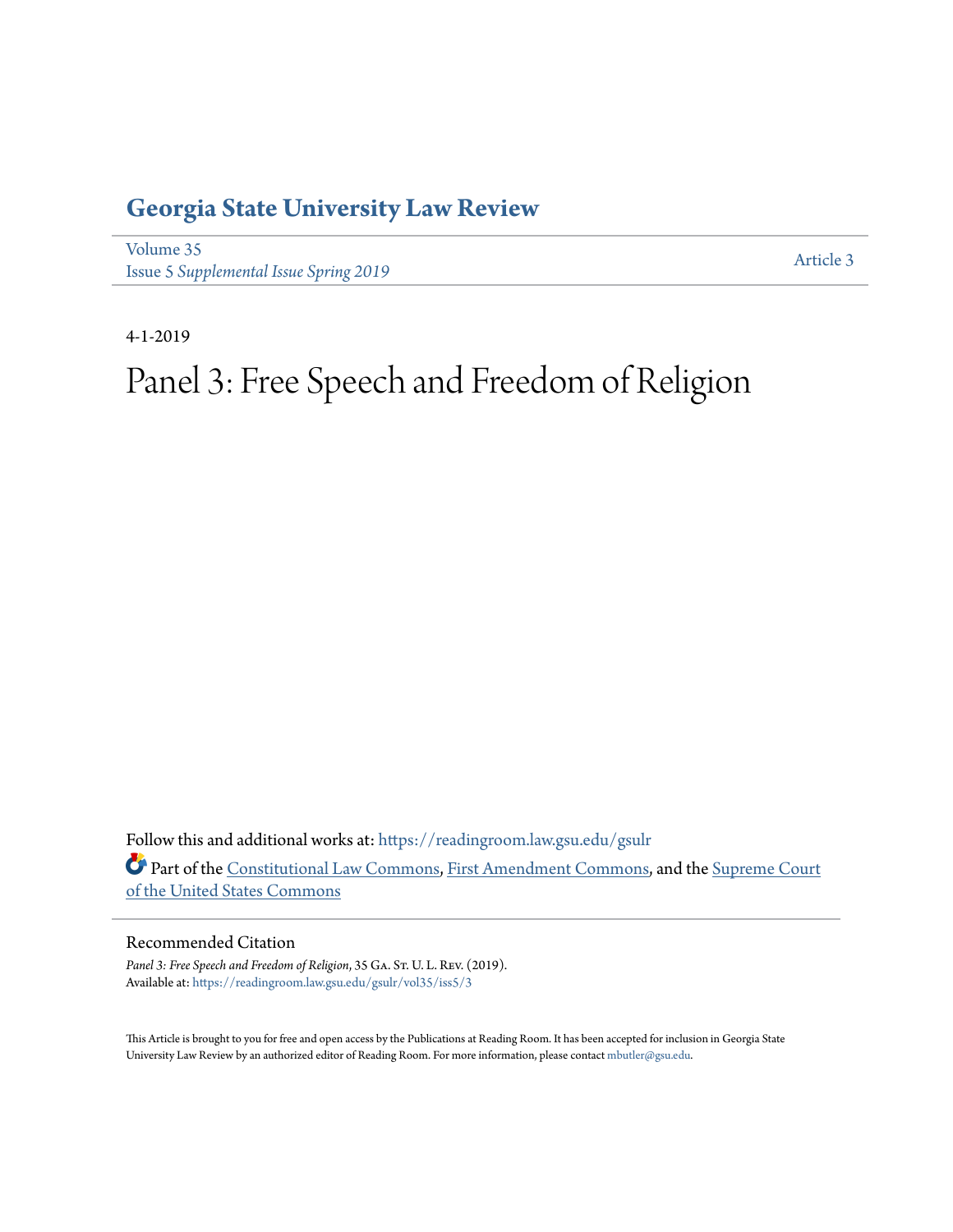## MODERATOR: ERIC SEGALL

## PANELISTS: MIKE DORF AND EUGENE VOLOKH

**Professor Eric Segall:** Our speakers for this lunch panel on freedom of speech and freedom of religion are Mike Dorf, again, from Cornell, and Eugene Volokh from UCLA Law School in Los Angeles.

So, we're going to talk about speech, and we're going to talk about religion, and we're going to talk about cases that intersect with speech and religion. But, let's start with this: Jonathan Adler, who is over there, wrote when Justice Kennedy retired—I think others wrote this, but I think Jonathan wrote it best—that Justice Kennedy was our most speech-protective Justice I guess in history, I think is what you said. Is that true? And if so, why do you think that was?

**Professor Michael Dorf:** I'll start on whether it's true.

Yes, but I would add the qualification, except in cases involving students and the government as proprietors or employee speech cases.

If you think about the great free speech champions of Supreme Court history, you have the later Holmes, Brandeis, then you have to go way into the middle of the 20th century to get Brennan, and then I think from there it's Kennedy.

So yes, although I'm not sure why. I'm interested in Eugene's hypothesis, and then I'll offer my small non-hypothesis.

**Professor Eugene Volokh:** I don't know why. I do think it's generally true. I think it's quite right that when it comes to

1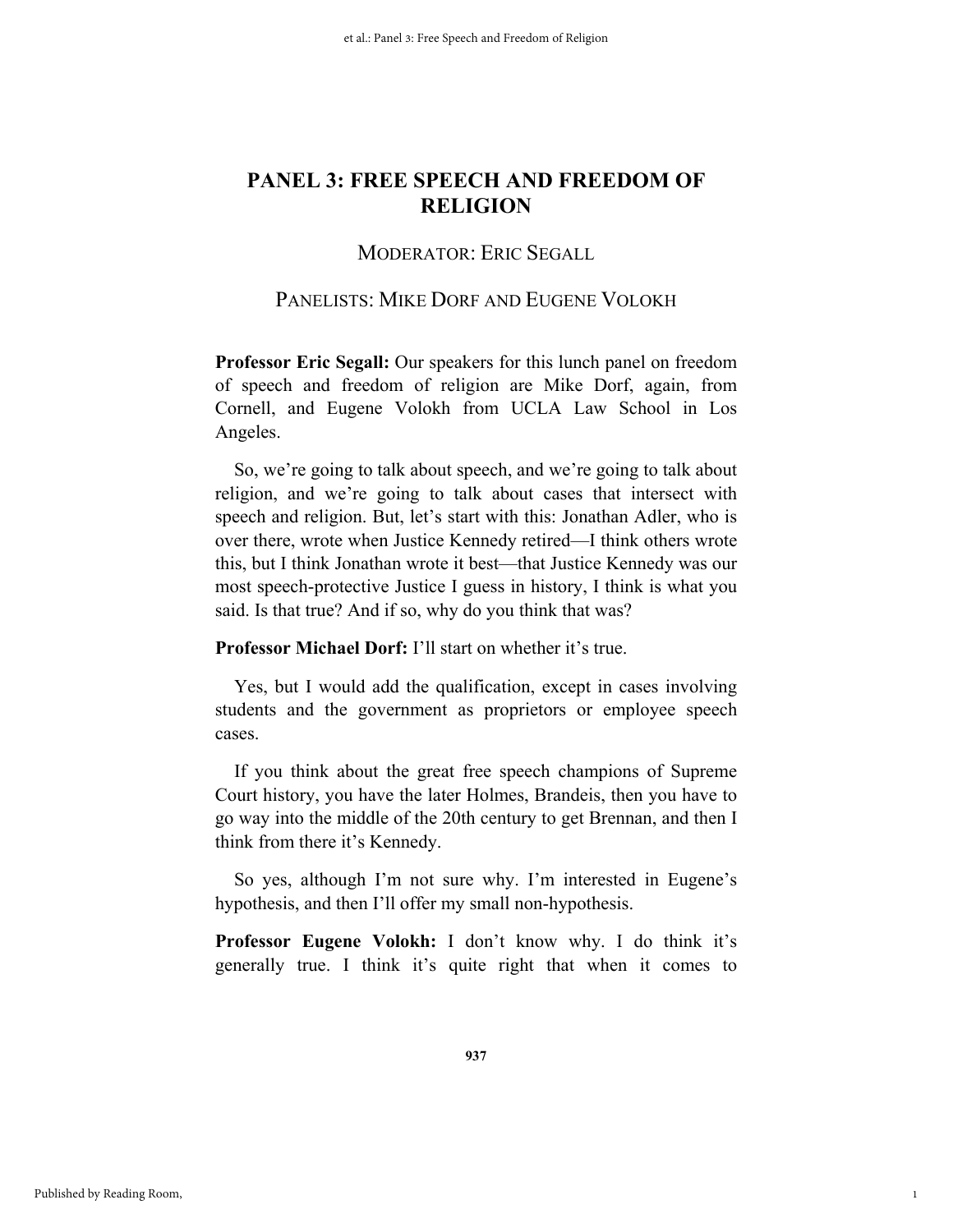government in certain kinds of managerial roles, especially as employer, he was less protective, though it's not just him.

For instance, if you look at the *Janus* case, Justice Kagan, for the four liberals, was willing to totally throw government employee speech, more generally, under the bus, basically saying that any time an employee says something that is on the job and about the job to colleagues, that's constitutionally, categorically unprotected; even Chief Justice Rehnquist—then-Associate Justice Rehnquist—wasn't willing to go that far in restricting their speech.

So, government employee speech is a complicated question. I think the case that Mike was probably most referring to is *Garcetti v. Ceballos*, which I think is a difficult case, although quite possibly one which Justice Kennedy and the other conservatives in the majority got it wrong.

But in general, yes. Certainly, in his era on the Court, he was the Justice who was most consistently speech protective, although not entirely, not always speech protective.

**Professor Dorf:** So now I'm going to offer my hypothesis. I have a two-part hypothesis. I will try not to give a speech. If you want the longer version, it's on my blog today, dorfonlaw.org.

**Professor Segall:** I recommend Dorf on Law, by the way. All right.

**Professor Dorf:** So, one—my sort of null hypothesis is that Justice Kennedy was simply an applied libertarian when it came to speech. He believes in liberty generally. The word "liberty" appears all over his opinions. *Planned Parenthood v. Casey* begins with "Liberty . . . ." It's there in the gay rights cases. And so, if you're a libertarian, here you've got a provision of the Constitution talking about the right to freedom of speech, free exercise of religion shall not be abridged. Sure, it's a nice fit.

In this view, Kennedy is unlike Holmes, who has a theory of the marketplace of ideas. He's not like Brandeis, who has a theory of the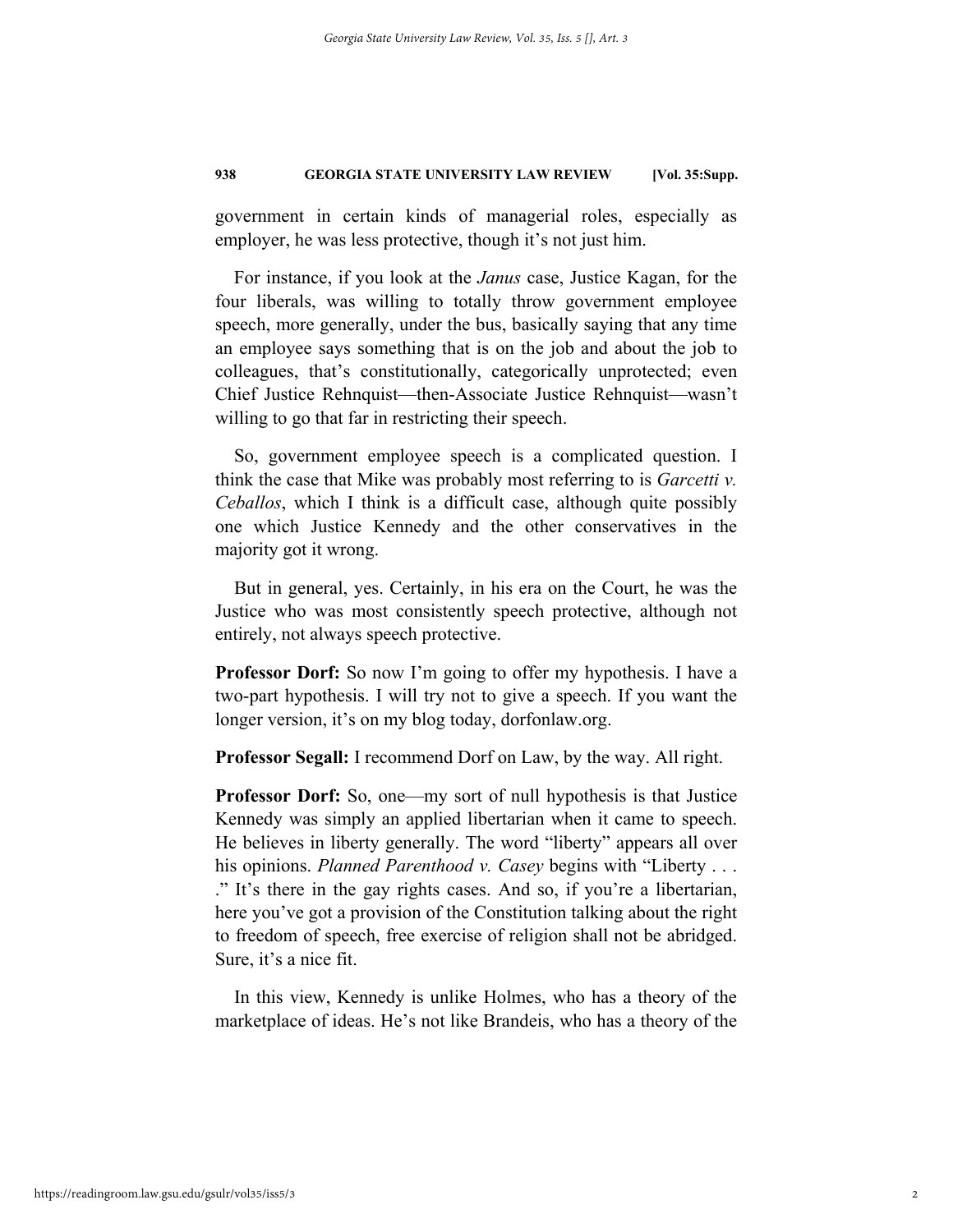role of speech in promoting self-government. John Hart Ely has an elaborate conception of free speech that that sort of builds on the work of the Warren Court in reinforcing representation. Kennedy doesn't have anything like any of that. He's just a libertarian, and the First Amendment reads like a very libertarian provision. That's my null hypothesis.

My slightly revised hypothesis builds on something Justice Kennedy told me in private but I don't think I'm telling tales out of school. There was a case decided the term I clerked which posed, among other things, the question whether the mall-like areas of an airport are a public forum.

Now, if you know free speech doctrine, you know that whether a government property counts as a public forum or some other kind of forum is significant for how much power the government has to restrict speech there. And the majority on this point said no. Justice Kennedy wrote a dissent in which he said yes, it should be considered a public forum. But it's technically a concurrence because of the way they decided the case.

Now for the revelation. Before a case was argued, Justice Kennedy would sometimes gather his law clerks in his chambers to talk through the issues. And he'd have whichever law clerk had written the bench memo or otherwise prepared it give a little presentation. And then we'd all talk it through. It was our own little intra-chambers oral argument. And it was a lot of fun. He didn't do it in all the cases, but he did it in the ones where he thought we would all be interested.

I don't remember whether I was the law clerk on the case or one of my co-clerks was. In any event, one of us presents it. The case involved Hare Krishnas handing out literature and soliciting funds in one of the New York-area airports. One of my co-clerks says, "You know, people, when people are traveling through airports, they're in a hurry. They're stressed. I think about my grandmother. She doesn't want to be bothered by these people. They're annoying."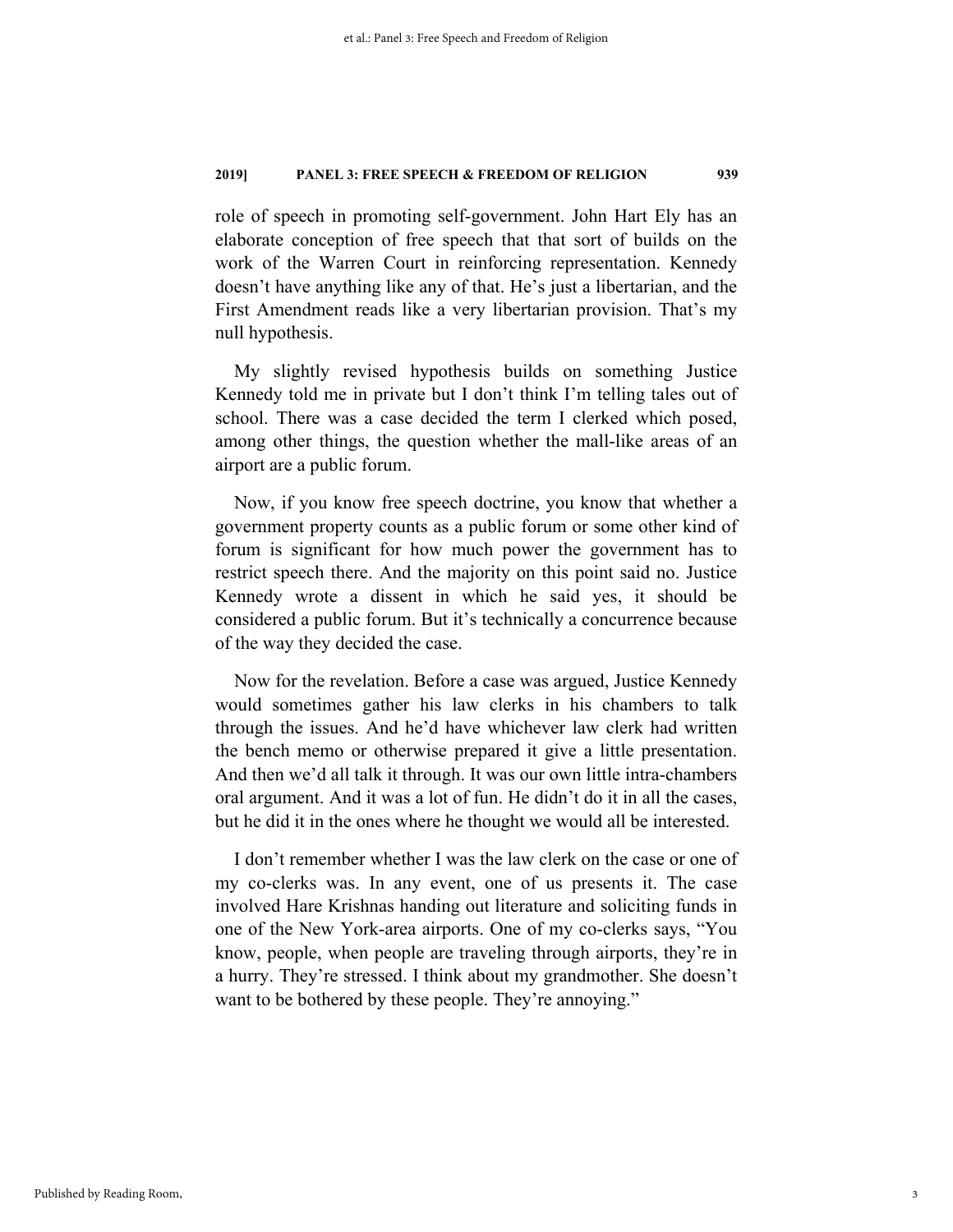Justice Kennedy gets a little twinkle in his eye, and he turns to my co-clerk. He says, "The point of the First Amendment is to annoy people."

So, I think that played a little bit of a role in his First Amendment jurisprudence

**Professor Segall:** So, we should spend, I think, a fair amount of time on *Citizens United* because I think, if we look back from historical perspective, *Citizens United* will be one of the defining, historical cases both for Justice Kennedy and of this time period.

Before we get into Justice Kennedy's role in all that, I think it's a very misunderstood case in the sense that I assume both of you—I know you—but I assume both of you agree, the result, the narrow result, was correct. Do I have that correct? And maybe you could tell—just go through it a little bit, the facts, the holding, and how they had to rule the way they did, I think.

**Professor Dorf:** You mean as applied to the feature-length film?

**Professor Segall:** Yes.

**Professor Dorf:** Yeah, I think that's right.

**Professor Segall:** Give the background.

**Professor Volokh:** Well, so Citizens United was an organization, organized as a corporation, that got contributions from, among other things, business corporations. And they were distributing videos, generally from the Right—probably exclusively from the Right—and one of them was a long criticism of Hillary Clinton, who was then, I think, running for office.

And a federal statute barred non-media corporations from spending general treasury funds—so just the normal funds that they have as opposed to some specialized, limited, segregated fund—spending their funds to advocate for or against candidates for office. The statute had to do with television and radio ads, and there were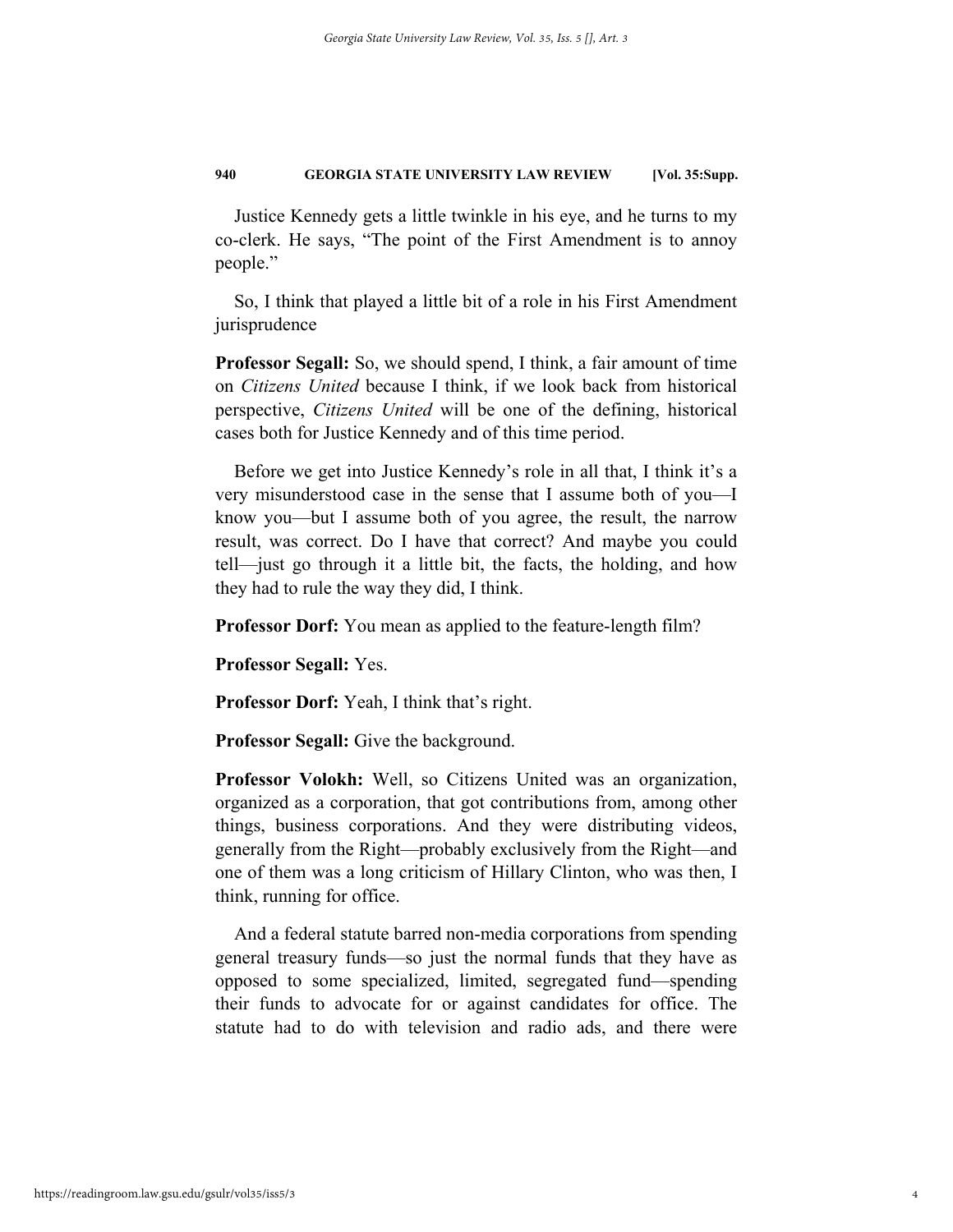particular limitations on such ads within some amount of time of the election. I think those were in play in that case as well.

In any event, the Court said this was unconstitutional. So, I take it Eric's point was that maybe the dissenters got it wrong in saying that Citizens United could be restricted this way because Citizens United was pretty clearly a media entity and maybe should have these First Amendment rights as a media entity to speak out through the form of distributing DVDs.

But the majority reached a broader conclusion. It concluded that corporations, as well as unions, which are treated the same way under the relevant statutory schemes, categorically have the right to speak about all sorts of topics, including candidates for office. Just as in 1978, the Court, by a five-four vote, said that they have the right to speak about ballot measures, so they have the right to speak about candidates.

In the process, they reversed a decision, a six-three decision, called *Austin v. Michigan Chamber of Commerce*, which had in 1990 held the opposite, had said there's basically an exception to corporate free speech rights for speech about candidates.

Note, by the way, that it was very well settled at the time that corporations have First Amendment rights more generally. This had been established in 1936, essentially, as to media corporations. And then in 1941 or 1945, depending on how you count it, the Court made that clear about business corporations as well. So, it was really quite well settled.

The question was whether there was a special rule for non-media corporations when they wanted to speak about candidates. And the majority said no, there is no such special rule, that just as corporations can speak about lots of other topics, and just as media corporations can speak about candidates and routinely do spend a lot of money from the general treasury speaking about candidates, so non-media business corporations, either directly or through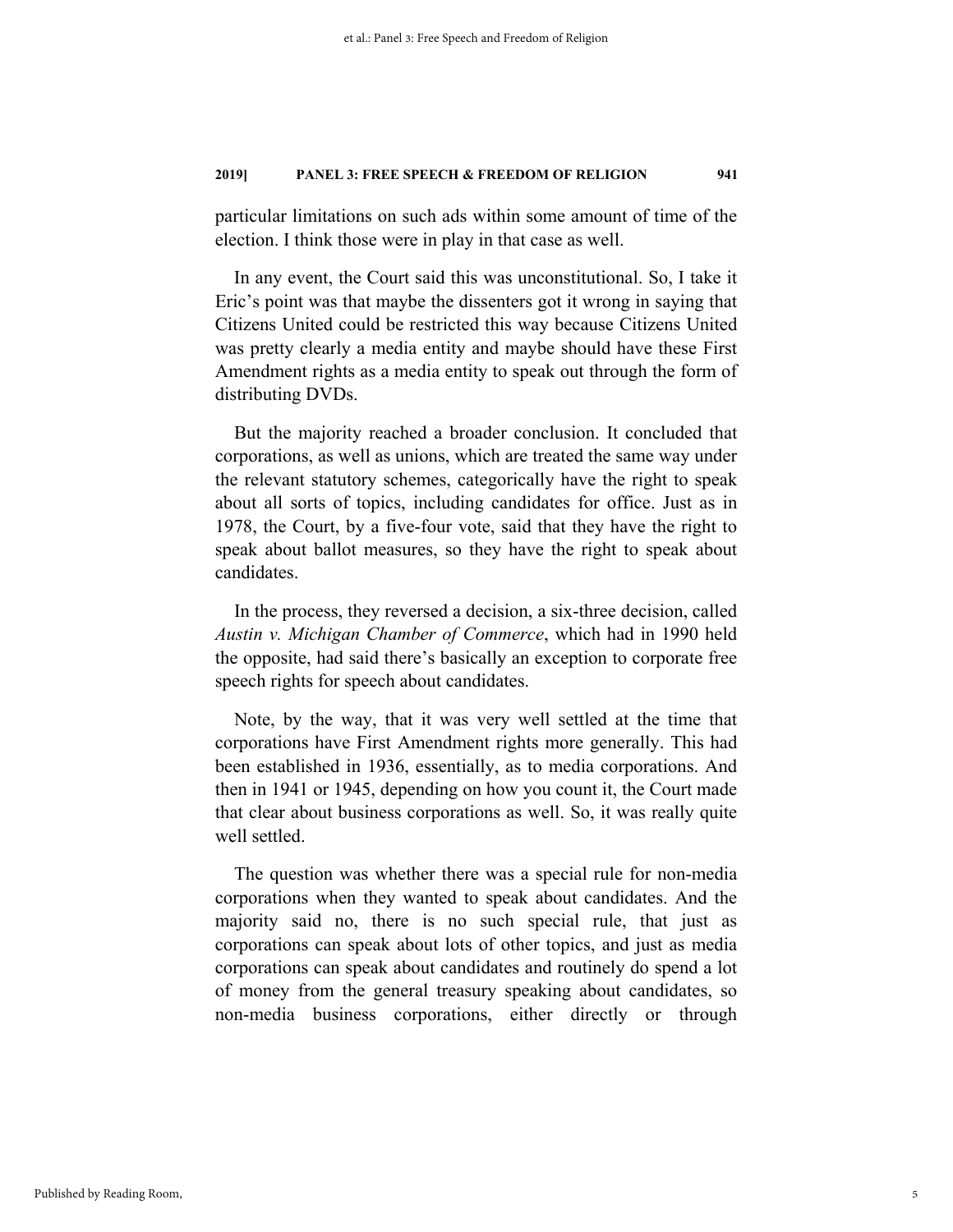contributing money to other groups like Citizens United, have the right to do the same.

**Professor Segall:** Do you agree that the result was correct?

**Professor Dorf:** Yes. *Citizens United* was re-argued after being initially argued as a relatively narrow statutory case. During one of the oral arguments, the question was posed to the lawyer defending the statute, "under your theory of treating this feature-length film called 'Hillary: The Movie' as campaign speech, under your theory could the statute be validly applied to a book?" And he said yes. And the conventional wisdom is that was the end of the case. And then it was just a question of how it was going to be written up.

The problem with the dissent is that, while it's very good at showing all the ways in which there are problems with the majority, especially as Eric, the other Eric, pointed out on a previous panel, the fact that the—I lost my train of thought. Where'd he go? Yeah, what was your point?

**Professor Eric Berger:** That the majority undervalues—

**Professor Dorf:** Oh, yeah, yeah, yeah. Right, the corruption. Right, that the majority dismisses any notion of corruption other than quidpro-quo bribery. So that's a real problem, although it's not a problem unique to *Citizens United*. It is a problem, if it is a problem, in the whole line of campaign-finance cases.

Alright, so the dissent's very good. But they don't offer a limiting principle. What can be said in favor of the majority's approach, or at least the outcome, is that there are very, very hard line-drawing problems if you're going to say that some corporate speech is allowed and other kinds of corporate speech are not allowed.

**Professor Segall:** And in fact, when the case was re-argued, Elena Kagan as Solicitor General was asked the same question about books. And she—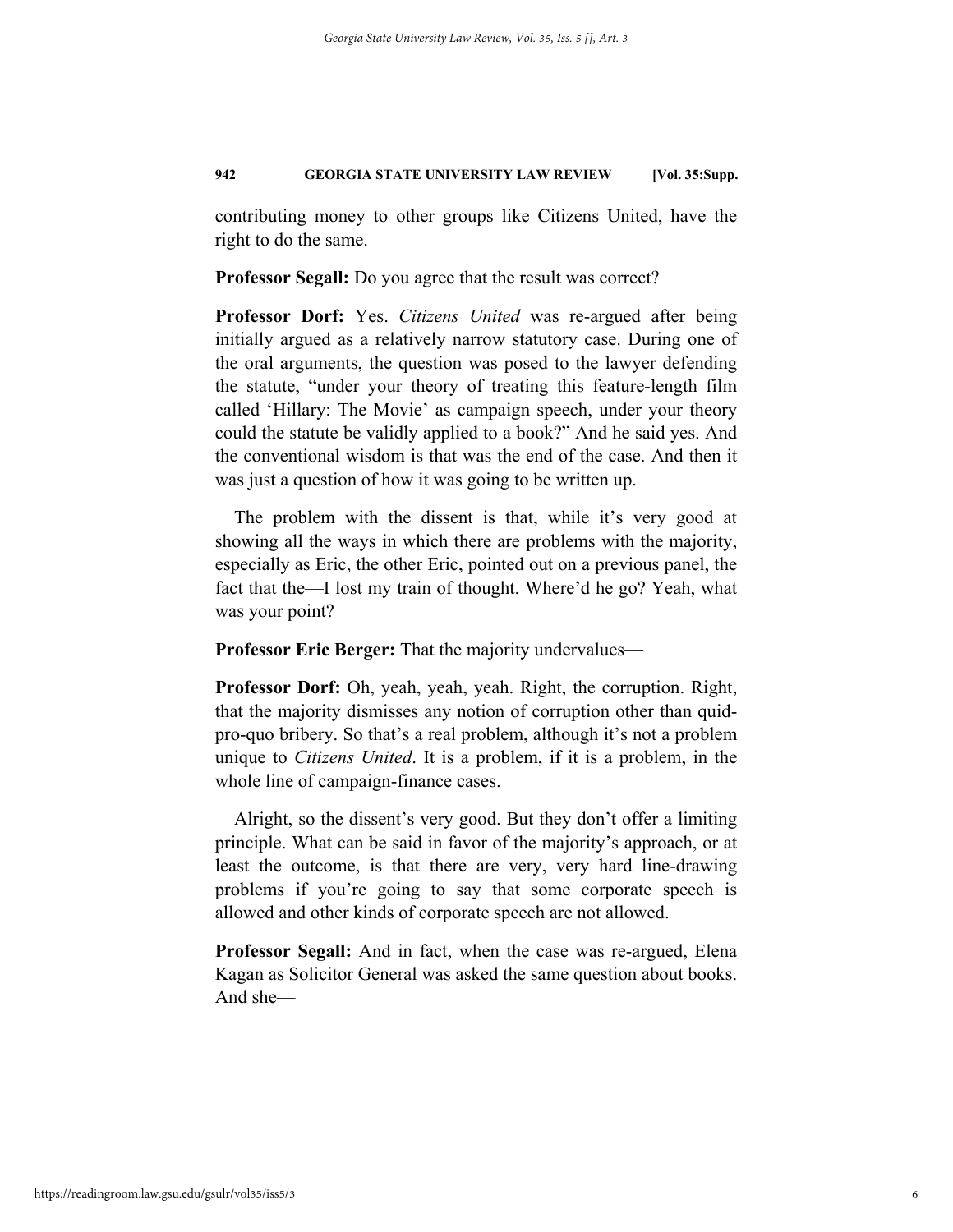**Professor Dorf:** Oh, yeah. It was Kagan. That's right.

**Professor Segall:** It was both. And Justice Kagan kind of fumbled the question because there is no good answer to that question.

So, if we agree that the government may not censor or block a movie about Hillary Clinton thirty or sixty days before an election, I assume most of us would agree with that. Then—

**Professor Volokh:** Not the four dissenters. They were fine with the government censoring that.

**Professor Segall:** How did *Citizens United* grow to be the symbol of everything that's wrong in America, which is what, in terms of politics, which is what it currently is in a lot of the popular media?

**Professor Volokh:** So, in the middle of the last decade, I saw this. I'm sure many of you observed this about the PATRIOT Act people were saying, for instance, that in Guantanamo, all these people are being detained under the PATRIOT Act. Nothing whatsoever to do with the PATRIOT Act; it just became a stand-in for what some people viewed as abuses .in the War on Terror. But that simply reflects people's lack of k/nowledge about what the Patriot Act or *Citizens United* actually did. Ilya's here, he could tell us all about voter ignorance. But al of you know that ignorance is an natural human state. I'm ignorant of lots and lots of things. I probably have similar short-hands in my mind for things that I don't know. The symbolic meaning of *Citizens United* that you mentioned simply reflects the fact that the public, including many activists, doesn't really think much about these details, because they're not paid to. They've got day jobs.

So really, I think what Mike was alluding to is *Buckley v. Valeo* said—today quite controversially, at the time, it was seven-one. It said essentially that notwithstanding what I think all of us have to acknowledge are real risks of subtle corruption stemming from independent expenditures, and the fact that some people have more money to spend than others, that nonetheless people have a right to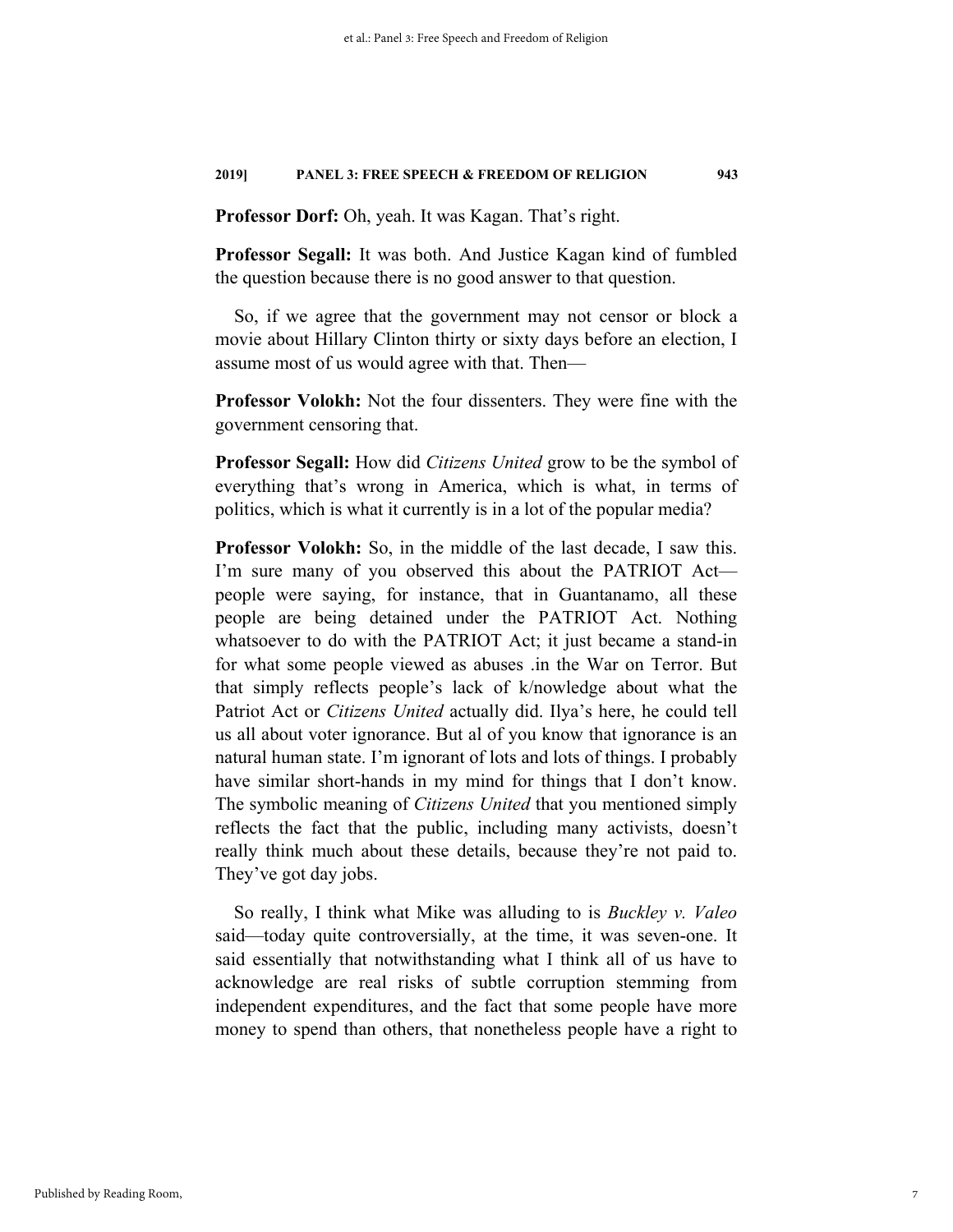buy an ad in a newspaper saying, "Oppose Senator Sasse because he backs Brett Kavanaugh," let's say. People have a right to do that. That's a part of their First Amendment right to spend their own money to do that.

Once you say that, it becomes much harder to say, "But they can't do that through the form of a corporation or through the form of a union," which is what federal election law did for a time, under *Austin v. Michigan Chamber of Commerce* and *McConnell v. FEC*.

So, I think that to people *Citizens United* becomes a stand-in for free speech principles applied to protect people's ability to spend money to talk about elections. I think a lot of the critics of *Citizens United* also don't think about the media, which has, again, an unquestioned right to spend money about elections, a right that could also lead to inequality and corruption. Indeed, the broadly accepted rights of the media, including the corporate-owned media, are part of the reason for *Buckley*, and clearly part of the reasoning of *Citizens United.* Among other things, it's too hard to draw the line, and kind of improper to draw the line, between some business corporations who speak about these things for a living having the right to do that and other business corporations (and rich individuals) who want to speak about it briefly not having the right to do that.

**Professor Segall:** Mike, do you agree—because I don't—that the line between the *New York Times* and Fox News and media corporations and Exxon would be too hard to draw or harder to draw than an infinite number of lines redrawing constitutional law every day?

**Professor Dorf:** I think it is a hard line to draw. Most media corporations are—I don't know about "most"—many media corporations are divisions of giant mega-corporations that have all sorts of other business.

Now, it is considered responsible journalism to separate the business side from the editorial and news side of the organization.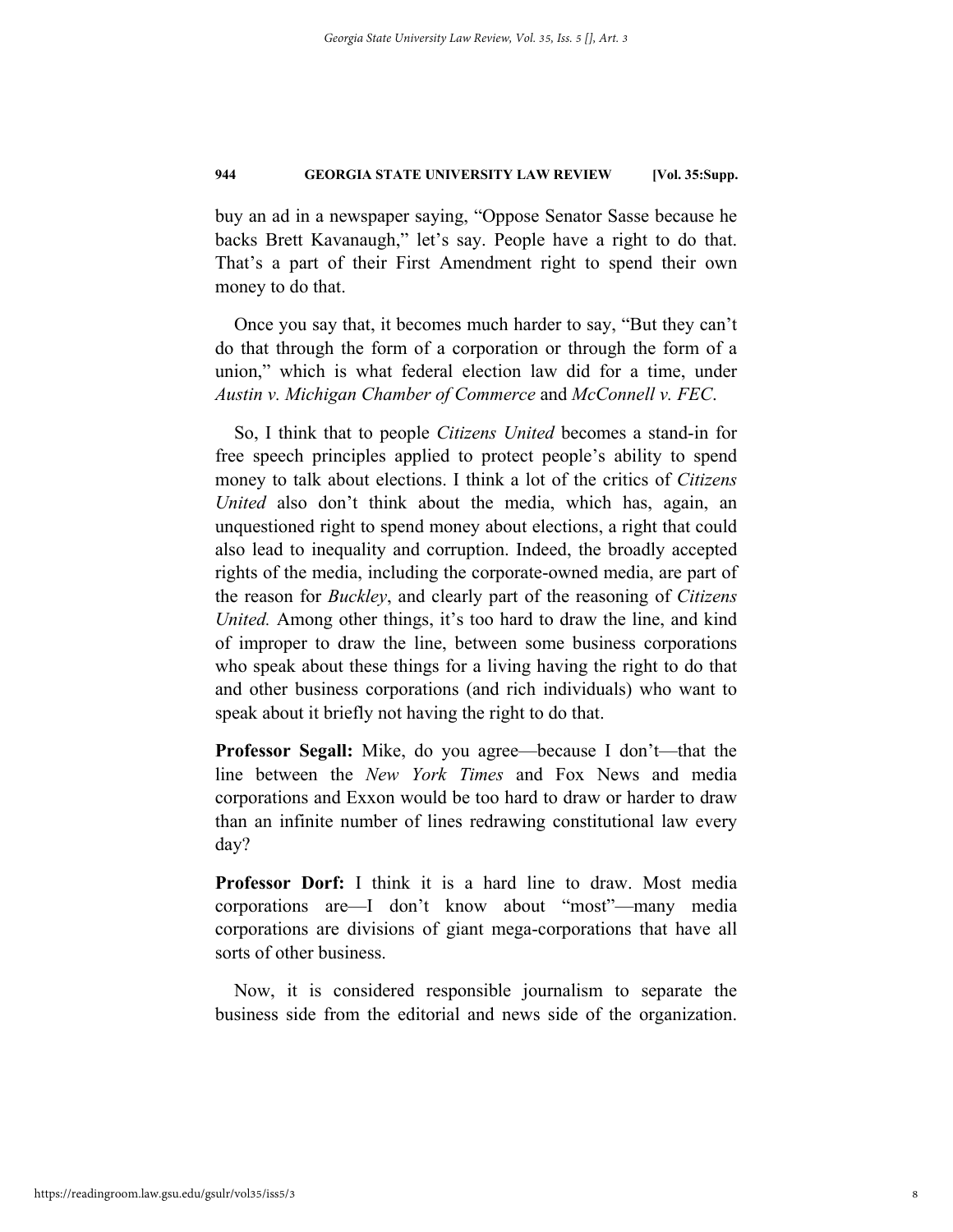But one of the things that we've seen not just in this area but in other areas, like for example, under state law for journalists' privilege to shield sources, is that it's much harder than it used to be to distinguish who's a journalist from everybody else.

Am I a journalist? I have a blog.

I thought about this pretty hard a few months ago because one of my co-bloggers, not Eric, published a leak on my blog. She ran it by me first, and I decided to do it because I concluded that I am a journalist, and I didn't know her source, and I didn't want to know her source, so she would be the one who would have to go to jail if there were a judicial order.

But I think it's a similar problem, given the nature of these corporations. I don't think it's impossible, and I think there would be a bunch of sort of arbitrary decisions at the boundary. One question is whether you think that it's more important to have clearer lines with respect to freedom of speech than with respect to other contexts.

**Professor Volokh:** As it happens, I wrote an article about this some years back, looking at American law from the framing to the present. I don't think original meaning is necessarily dispositive; I mostly analyze matters in light of more modern precedents. But I think everybody acknowledges that original meaning matters—even liberal Justices do—and that tradition matters.

And in fact, basically almost without exception, from around the time of the framing to 1970, American courts said there is no special First Amendment right for the media. The freedom of the press is not the freedom of an industry or a business, an occupation called "the press." Rather, "the press" refers to the printing press; it's the freedom of all to use the technology of mass communication. And of course, today I think that includes the modern technologies that are heirs of the printing press, such as the Internet.

And then since 1970, I found basically a dozen lower-court cases taking the opposite view. A few Supreme Court cases also seemed to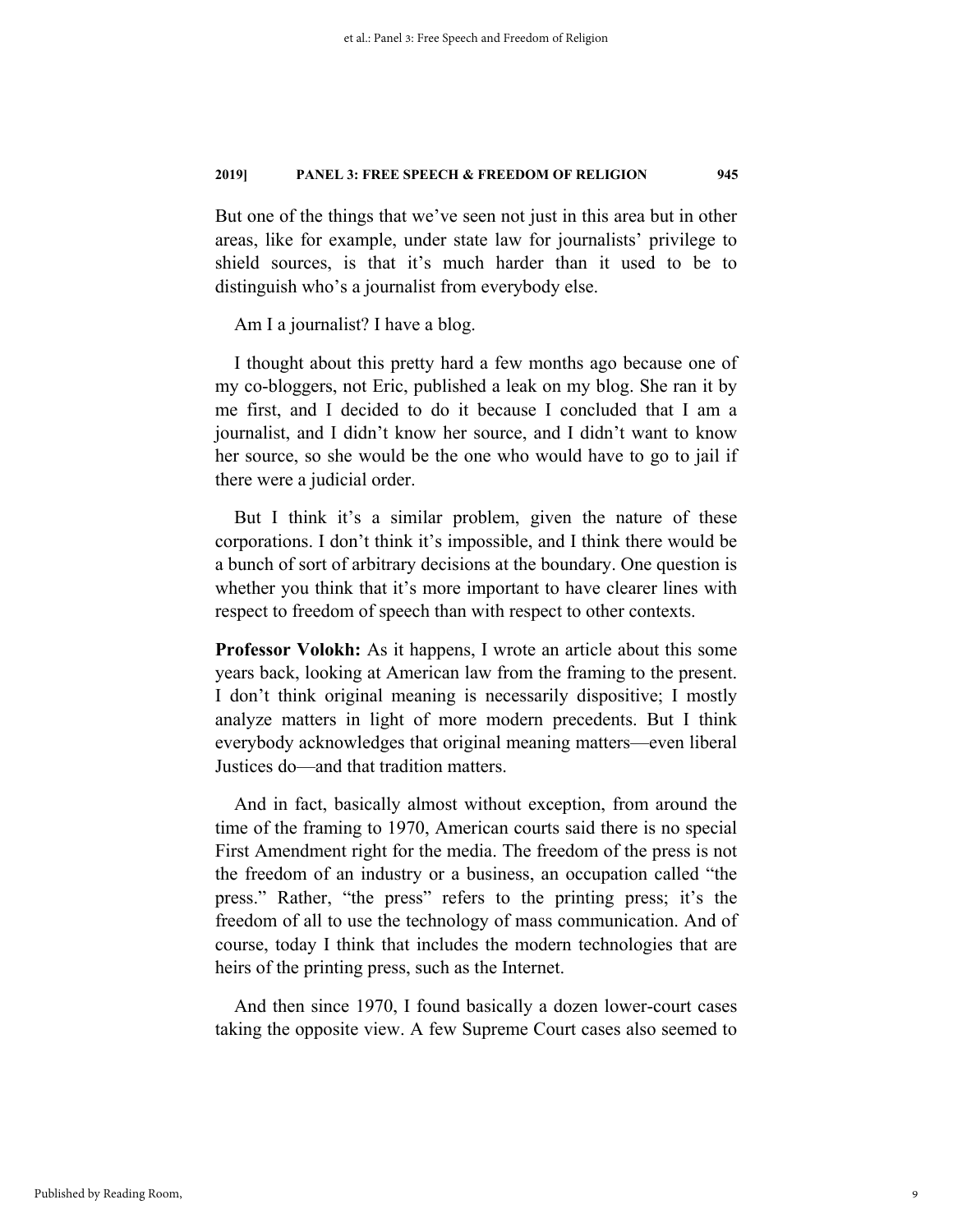left open the possibility that maybe the results might be different as to libel law, but the Court ultimately never took that up.

So, the doctrine that a particular line of business known as "the media" does not get any special First Amendment rights—it may sometimes get special statutory rights under some statutes, but no special First Amendment rights—is a very well established and traditional American doctrine. And I think today it's even clearer than before, because the technology makes it so much harder to tell who is a member of the press and who is not.

**Professor Segall:** So, my last question about *Citizens United*, I think, is did it change American politics? Because there is a huge perception that where the infusion of money and politics was always an issue in American politics, it became much worse after *Citizens United*.

**Professor Dorf:** Maybe. Part of the problem is that the Federal Elections Commission was set up to be a completely ineffective regulatory body. One of the things Justice Kennedy says to try to limit what the damage that he potentially sees is, "Well, don't worry, there's always disclosure."

And so, the move that is allowed by both the FEC and the IRS to  $501(c)(4)$ s—that is to say that these so-called public welfare organizations that are then essentially ways of laundering money that's not protected by the First Amendment under *Citizens United*. But, it's happened, and it's not clear to me what the relation between that and *Citizens United* is. But, I think that's a big piece. Although that's different from independent expenditures by corporations.

**Professor Volokh:** So, my understanding—and I tried to look this up a couple of years ago and couldn't get any really solid data—is that corporations have not taken that much advantage of the options made available by *Citizens United*. If anything, unions have taken more.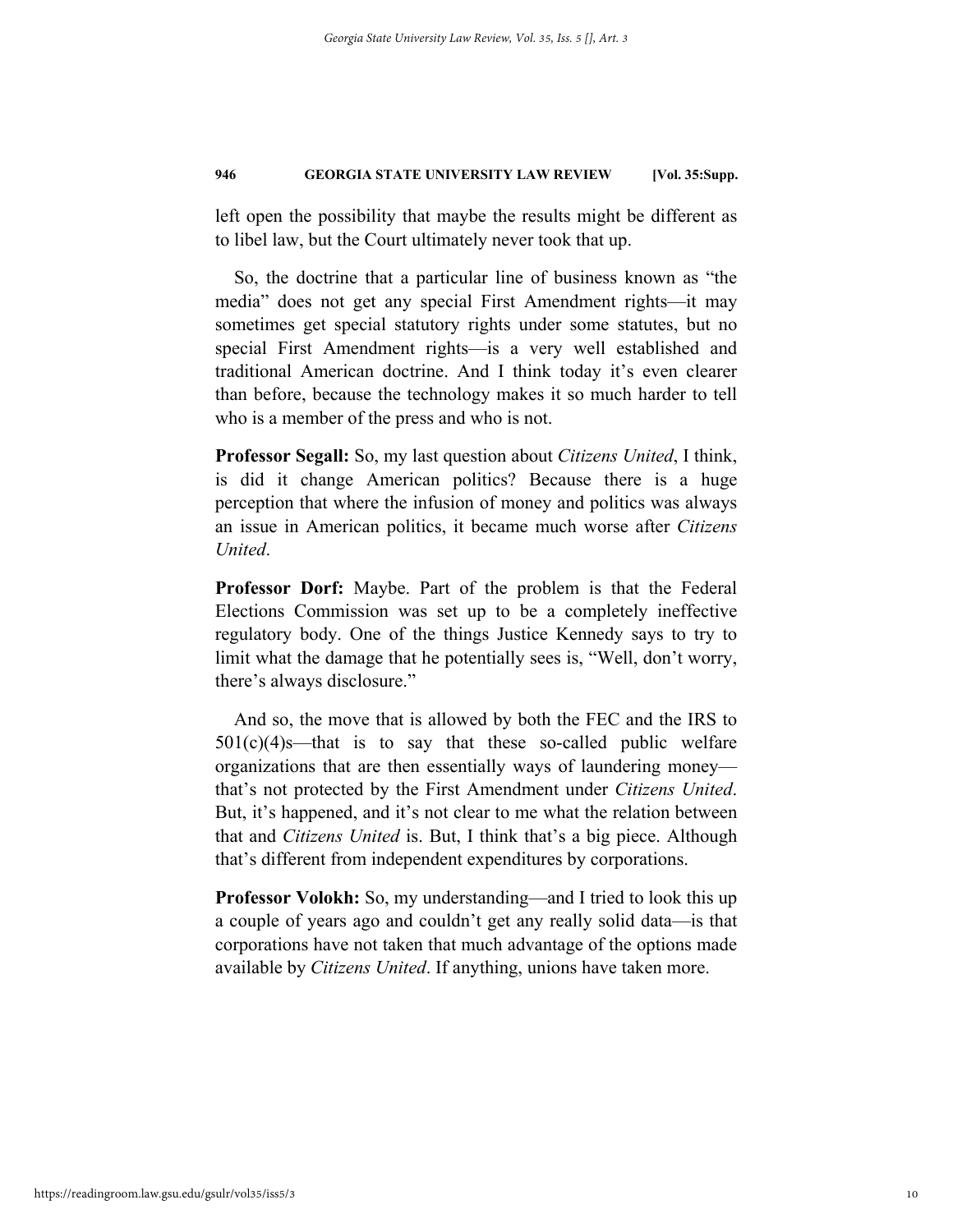Again, remember, the limitations in the statute were on both corporations and unions. And the Supreme Court, in *Citizens United*, said both corporations and unions have these free speech rights.

Interestingly, in California, California law had never banned corporate spending. And actually, I did look that up; there was good data. Corporations spent less than unions, less than individuals, and less than Indian tribes.

So, my sense is that, while there's been a lot of money spent on various races, business corporations, sort of the GMs of the world, have not ended up spending a huge portion of what is being spent.

**Professor Dorf:** Can I say one final thing on that? So that suggests that the real problem, to the extent that there has been an uptick in money in politics, it's high-wealth individuals—the Mercers, the Koch brothers, Sheldon Adelson, there are probably people on the liberal side that I don't see demonized as frequently because of what I'm reading—that are able to give enormous amounts of money through independent expenditures. The elimination of the aggregate limits in *McCutcheon* doesn't do much for that because the aggregate limit was not what was doing the work for them.

That's a function of *Citizens United*, but only insofar as it maintains *Buckley*'s distinction between independent expenditures and contributions.

**Professor Segall:** And one closing note about *Citizens United*, because it's about Justice Kennedy, the rumor, the behind-the-scenes gossip is that it was Justice Kennedy who really forced Justice Roberts's hand to keep the case over one term to reach the broader issues in the case. If that is all true, it doesn't sound like Justice Kennedy to me. So, he must've been feeling very strongly about this, because they did end up deciding issues that the briefs did not bring forward very intentionally, in a way the Court doesn't normally do.

There's been a lot of talk recently, and some articles in the *New York Times* and other places, that the First Amendment is being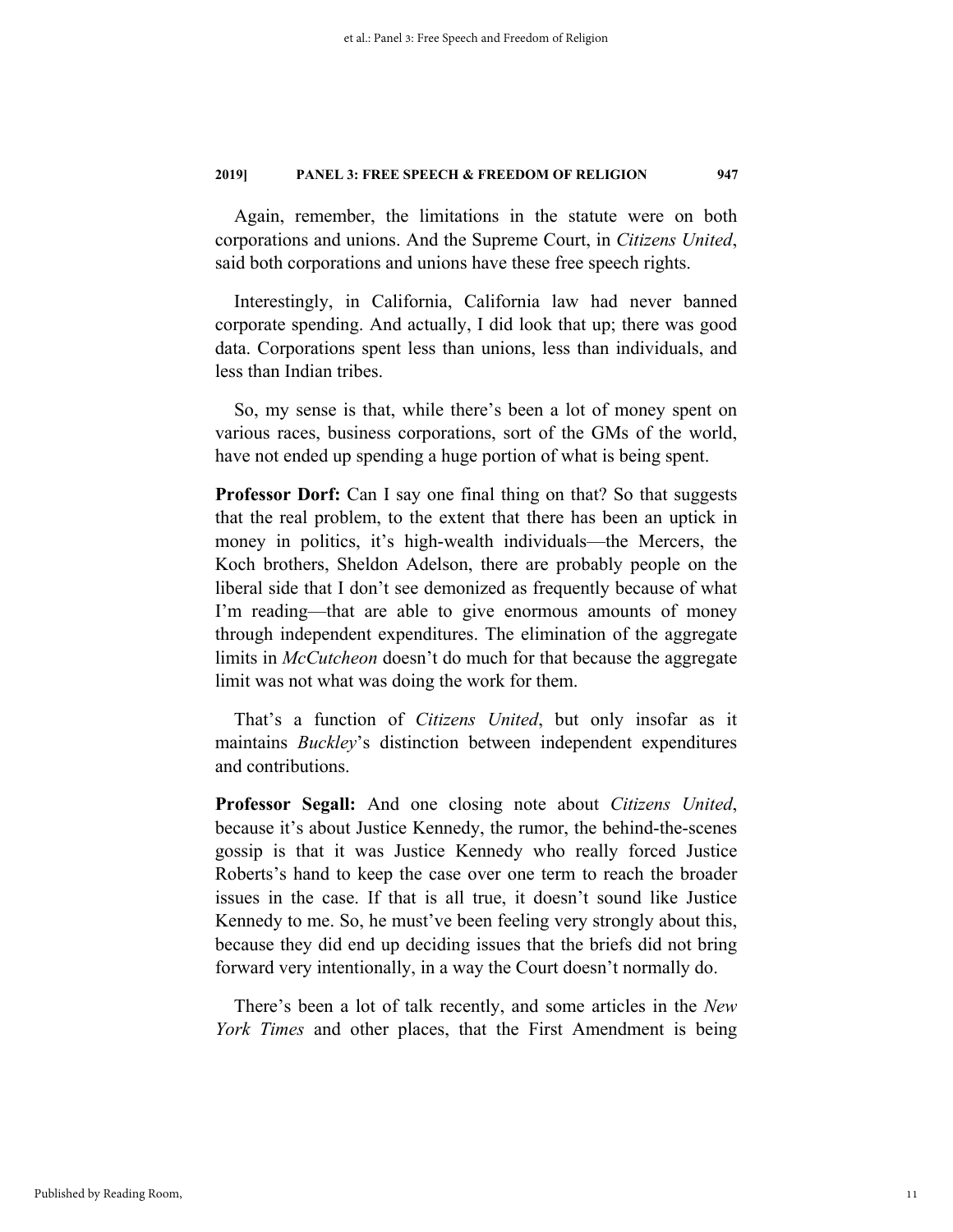*Lochner*-ized. And what the critics mean by that is, in the *Janus* case involving union dues and the abortion case out of California this term and a bunch of others, the Court is using the First Amendment to deregulate in a way that, if they didn't use speech, they would be criticized for doing *Lochner*. But because it is speech, it is somehow different. And I'm wondering if you guys had thoughts on that.

**Professor Volokh:** So, I've always thought that the main criticism of *Lochner* is that the liberty of contracts, setting aside the obligation of the Contracts Clause, doesn't appear in the Constitution. But enforcing a constitutional right to deregulate things when it comes to speech, well, that's been the history of free speech law. So, I don't quite see the force of that objection as such.

Now, there are particular sub-objections you can make, or particular echoes of that. One might be that one shouldn't use free speech in order to free businesses from regulations of fundamentally business-related communications. That was, in fact, Justice Rehnquist's objection, with citations to *Lochner*, in the commercial speech cases, where the driving forces on the other side were Justices Brennan, Blackmun, and Stevens.

But Justice Rehnquist lost that battle. Eventually, he gave up on that. And even he ended up being an occasional voice to protect commercial speech rights.

*Sorrell* is the most recent case—*Sorrell v. IMS Health*—that might fit the mold of the First Amendment being used to protect business communications. And in fact, the dissent, I think was Justice Breyer, raised that objection there. The majority there was the conservatives plus Justice Sotomayor, though Justice Sotomayor has expressed some doubt about *Sorrell* recently.

That wasn't exactly a commercial advertising case but had to do with aggregation of data by businesses. So you could imagine that kind of objection.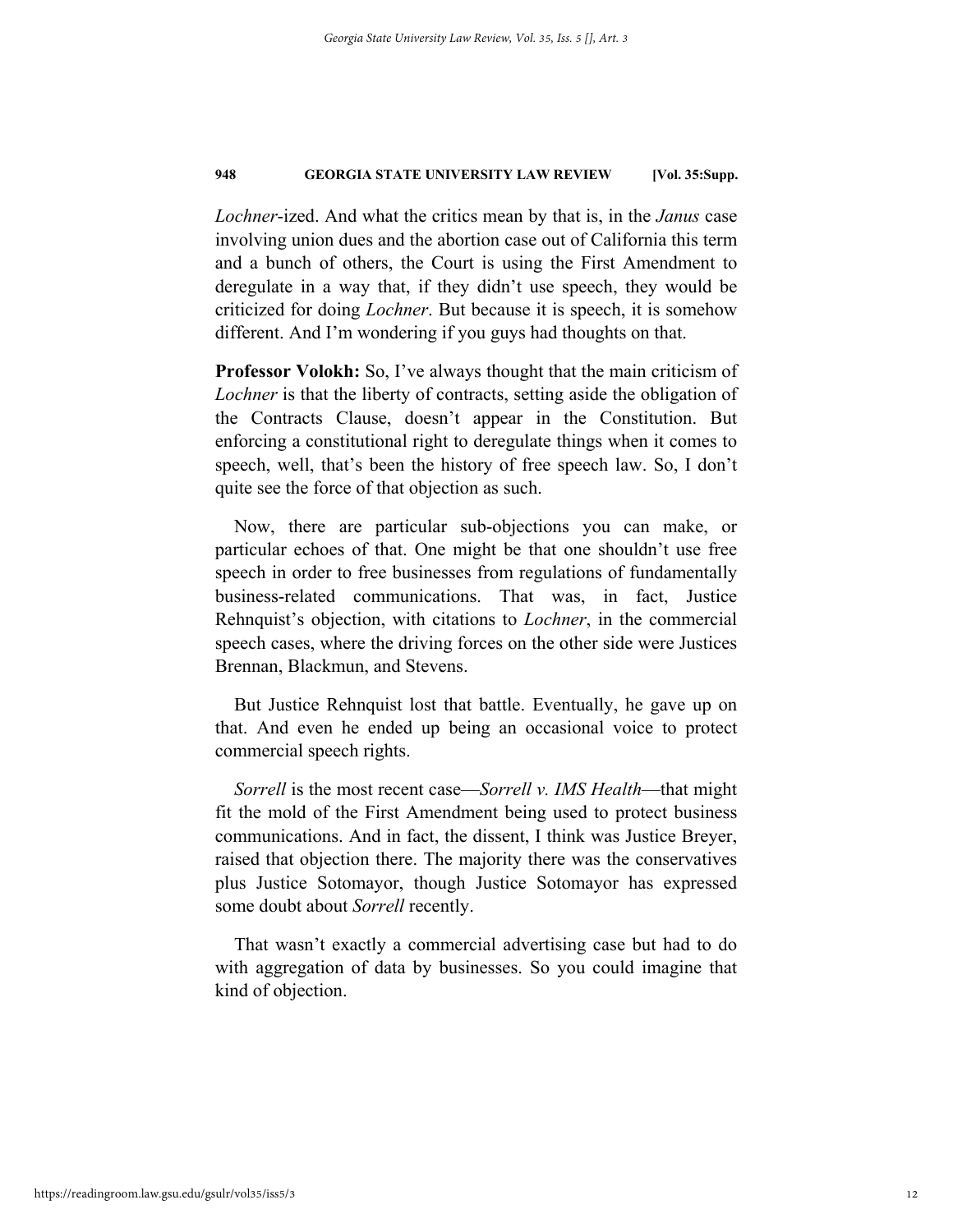But it has nothing to do with *Janus*. It has nothing to do with the pregnancy crisis center regulations; they're not being regulated as commercially businesses, they're quite clearly nonprofits, generally speaking, providing, I think, basically free services. So any objection in those cases has to be based on something other than the regulability of commercial transactions.

Another objection might be that in *Janus*, for example, this is sort of upsetting the relationship between labor and management hammered out by legislatures. But again, upsetting legislative regulation has been the history of the First Amendment and labor law. To be sure, First Amendment law has at times, I think often incorrectly, upheld certain restrictions on labor speech and sometimes restriction on employer speech. But ever since the late 1930s, the Court has been saying the First Amendment does impose substantial restraints in the labor-law area.

Now, I actually think *Janus* is wrong because I think the unanimous decision in *Abood* was wrong. I think that, in fact, just as a substantive matter, there should be no problem with compelling people to contribute money to unions, or to Sierra Club, or NRA, or whatever else. I think it's often a bad idea. But setting aside maybe contributing to parties, I don't think that that's something that should be seen as unconstitutional. But I'm very unusual in that respect. And this objection has nothing to do with the *Lochner* objection. I think the broad *Lochner* objection really has no merit to it.

**Professor Dorf:** I agree with Eugene descriptively but not normatively, at least in part.

In *Sorrell*, there's this remarkable line where Justice Kennedy is pushing back against the *Lochner* argument. And he quotes Holmes's famous dissent in *Lochner*. So, Holmes says, "The Constitution does not enact Herbert Spencer's Social Statics." Herbert Spencer wrote a book called Social Statics, which was basically what we would now call a libertarian tract.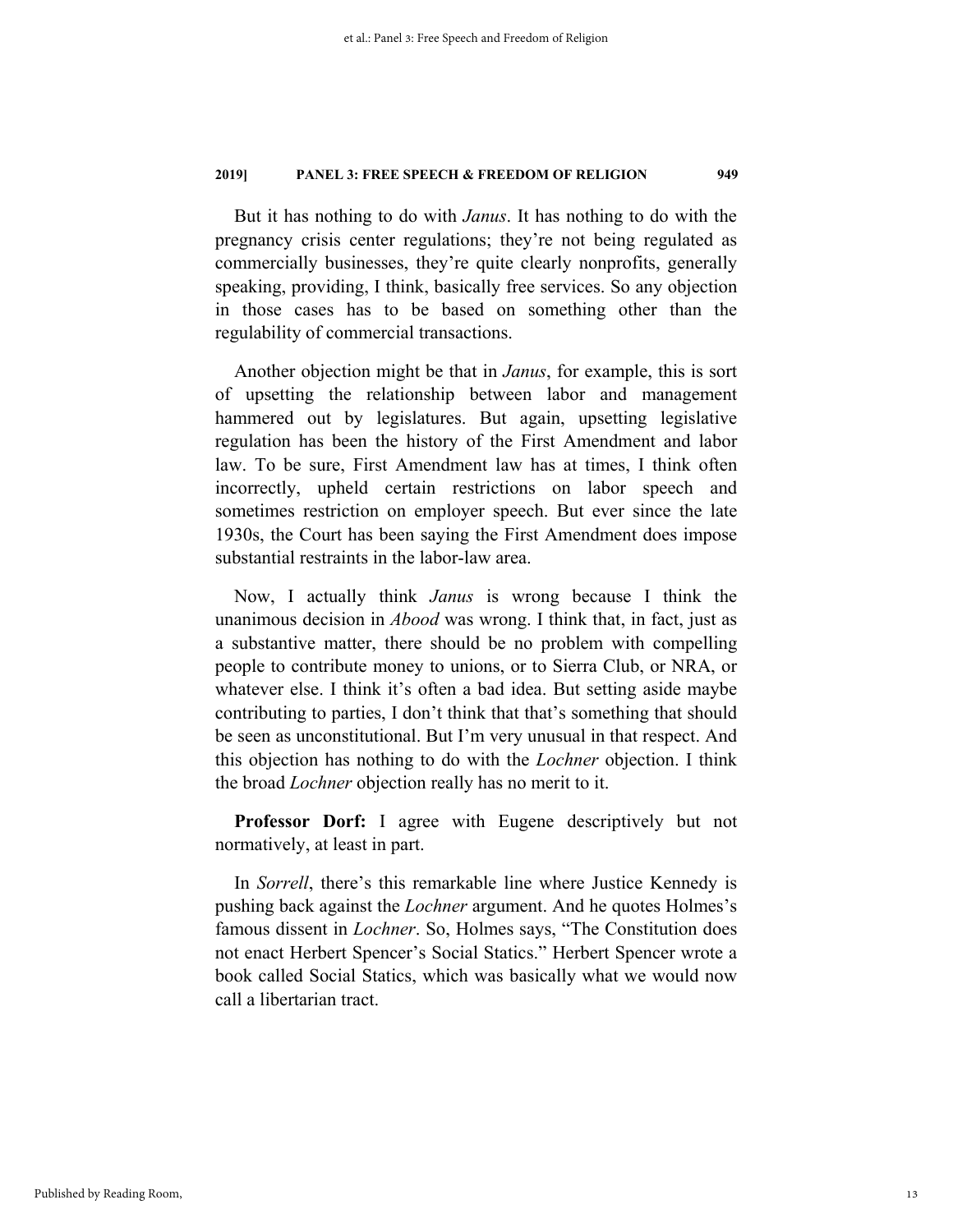Kennedy quotes Holmes. He says, "The Constitution doesn't enact Herbert Spencer's Social Statics. It does enact the First Amendment." He draws exactly the line that Eugene draws. It's a good line. And when I say "a good line," I mean it is a good turn of phrase. I don't think it's a good legal line for Justice Kennedy to draw for two basic reasons. One is, it relies on a sharp distinction between enumerated and unenumerated rights, which Justice Kennedy generally rejected. That is, he was not somebody who thought that substantive due process only incorporates the Bill of Rights and that there are no unenumerated rights. We had a whole panel on his expansive idea of unenumerated rights. So, he can't rely on the fact that there is an explicit enumeration of a free speech right because he thinks there can be other rights that are unenumerated.

Second, I think what the meaning of the overruling of *Lochner* is is highly contested. And it's contested because the meaning of Holmes's dissent in *Lochner* is unclear. On the one hand, there's language of general judicial restraint, and that was the view of people like Felix Frankfurter, who thought that when the Court in *West Coast Hotel* overruled *Lochner*, it was just sort of going to defer to legislative action full stop.

But, there's also the idea that the Constitution does not embody a particular economic theory that says that this was a retreat from aggressive judicial review with respect to regulation of the economy as to which Supreme Court Justices have no special expertise, and the rough and tumble of politics is the proper forum.

If that's your view, then it doesn't much matter whether your textual basis for intervention is the Due Process Clause or the Free Speech Clause of the First Amendment. You still want to leave that to the rough and tumble of politics.

So, while I do think that the worry that the Court is going to reinstate *Lochner* but just under the First Amendment is overblown, I don't think it's an analytically problematic idea.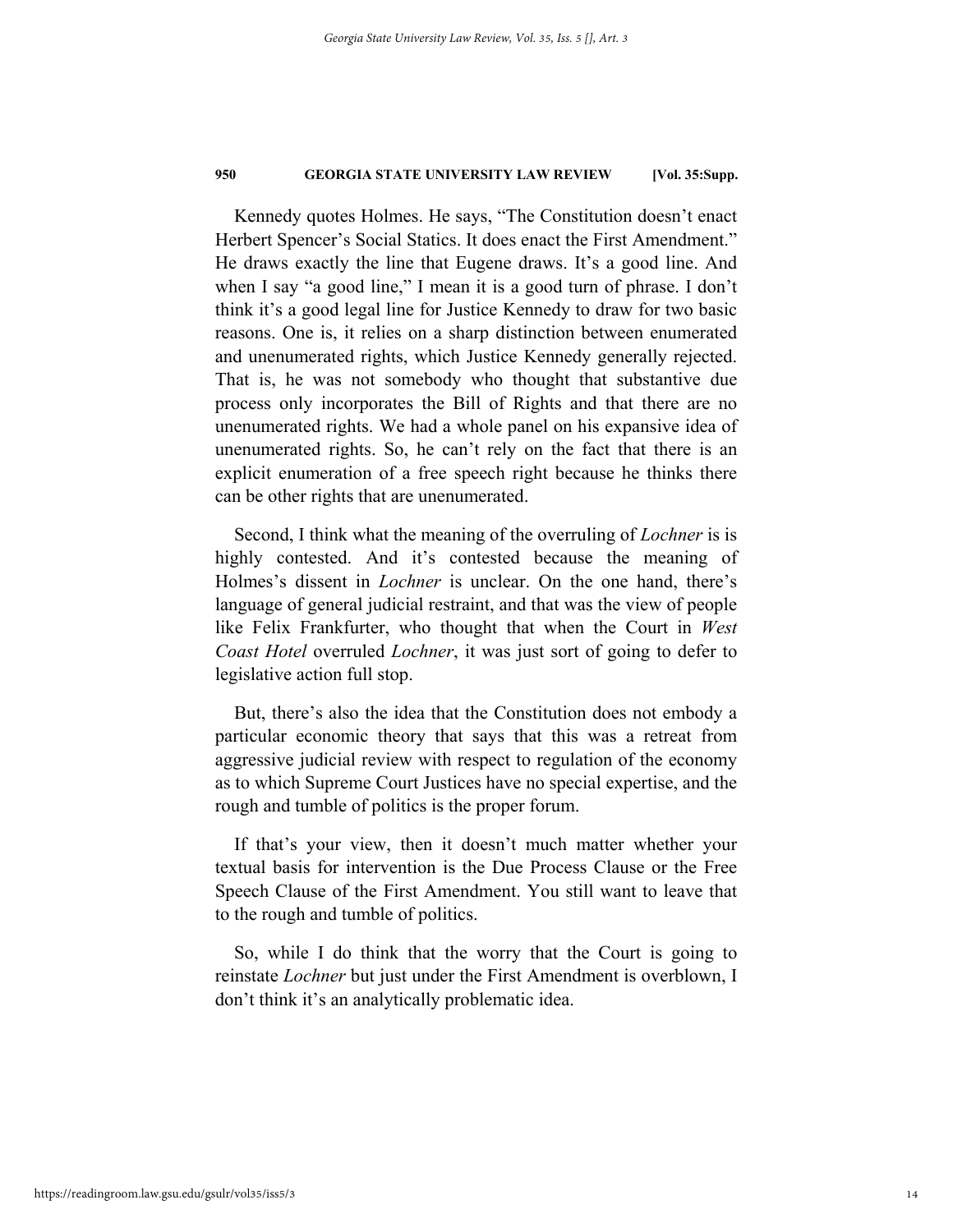**Professor Segall:** I do want to say that Adam Liptak, who was supposed to be on this panel and who wrote the column about *Lochner*-izing the First Amendment or quoted a lot of law professors in that column, I wish he was here to push back because I do think there is a lot of judicial aggression in the First Amendment cases of the last ten years that's reminiscent of *Lochner*.

And I will also say that Eugene wrote an excellent amicus brief in the *Janus* case with Professor Will Baude that I was hoping would convince Justice Kennedy. But apparently, it did not.

#### **Professor Volokh:** We were hoping, too.

So, the First Amendment has been used aggressively against legislation since 1931.

Now, you're limiting your statement to cases reminiscent of *Lochner*. But it's interesting how much gets thrown in within that rubric. At least *Janus* you could say, well, again, that's labor relations. But again the First Amendment has been used aggressively in the area of striking down what are seen as undue restrictions on both employers' speech and employees' speech, union speech, since the late 1930s.

But *NIFLA*, the case involving disclosures by pregnancy counseling centers, whatever it is, it's not a regulation of commerce. It's not that "Oh, we're trying to deal with the influence of kind of powerful, moneyed interests who are duping consumers or who are mis-paying their employees" or whatever.

Now, you could talk about other things there. You could say that maybe when you're regulating speech about health that's done by people who are sort of like the professionals we've historically regulated, then you should be free to do that. But rejecting such speech restrictions is not at all *Lochner*. And this seems to me to show that this *Lochner*-izing trope is being used basically to condemn all these decisions to strike down speech restrictions that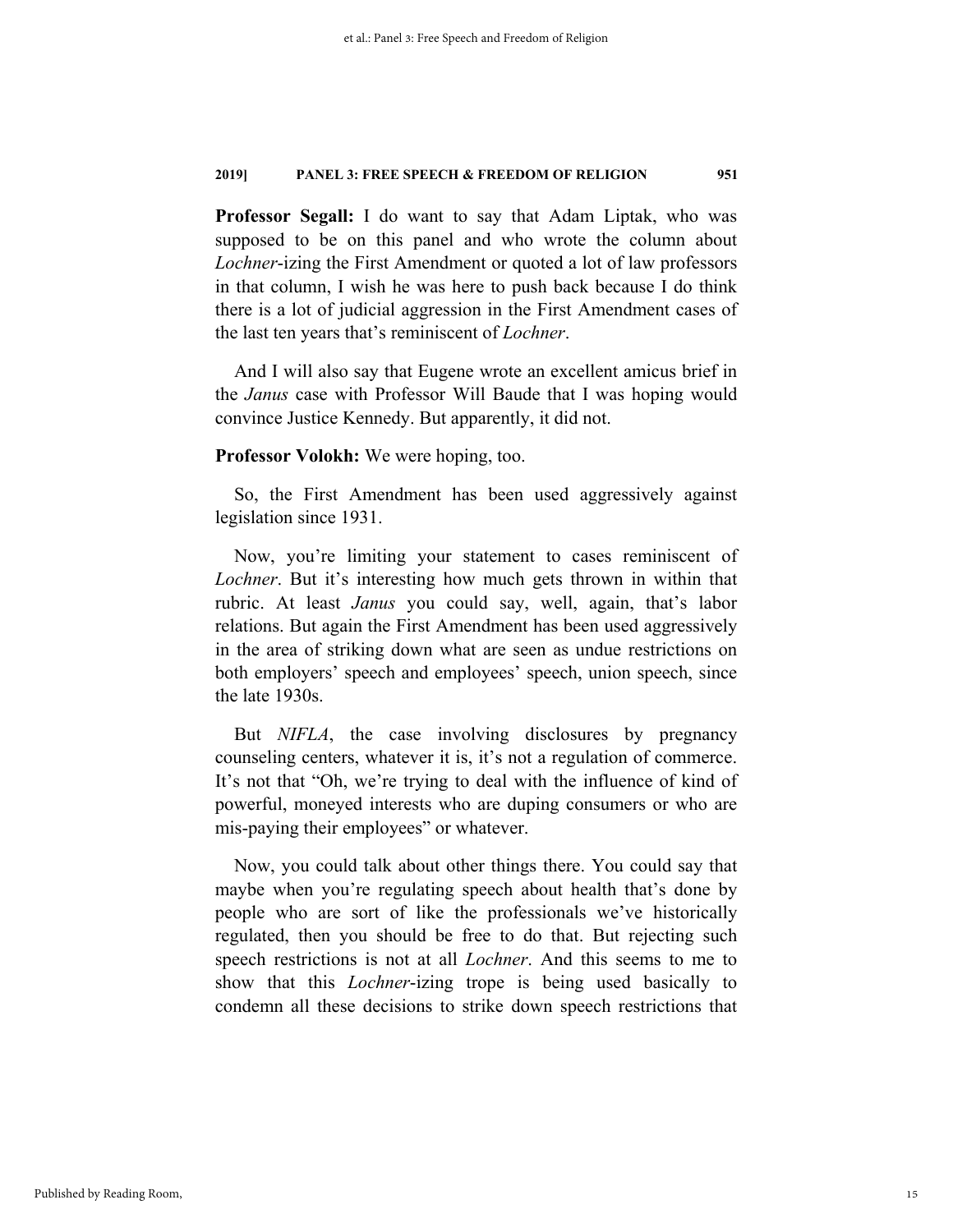the trope users dislike, without any real explanation of where the line is going to be drawn.

**Professor Segall:** No, I think that's fair. I think by *Lochner* what that article wrote and what some law professors think is it's overreaching, overextending the way *Lochner* did, not because it's business, it's just overreaching.

**Professor Volokh:** Right. Right. So what it really means is it's reaching free speech decisions to strike down statutes that we think are wrong.

**Professor Segall:** Exactly.

**Professor Volokh:** That's really the only use of *Lochner*. It's similar on the theory that *Lochner* was wrong, and these are wrong. Well, all right. People have been criticizing the Court's free speech decisions on the grounds that they are wrong for almost 100 years now.

**Professor Segall:** So, we're going to transition now from speech to religion. And we're going to get less doctrinal, at least to begin with, because during the term that Mike did clerk for Justice Kennedy, which was the term Justice Kennedy came out, sort of speaking, because prior to that term he had voted with Justice Rehnquist, I believe, 94% or 96% of the time. And then in 1991, '92, he joined the *Casey* decision, which we talked about. And he authored *Lee v. Weisman*, which struck down prayers at high school graduation ceremonies. And he did that after endorsing a coercion test for Establishment Clause cases that—in other areas—that suggested unless the government makes you do something, the Establishment Clause isn't violated, and those graduation ceremonies were voluntary. So, this was a decision that angered the Right maybe as much as *Casey* in the short term.

Do we have a theory as to why Justice Kennedy did that? And part of that is, did he have an overall religion clause jurisprudence?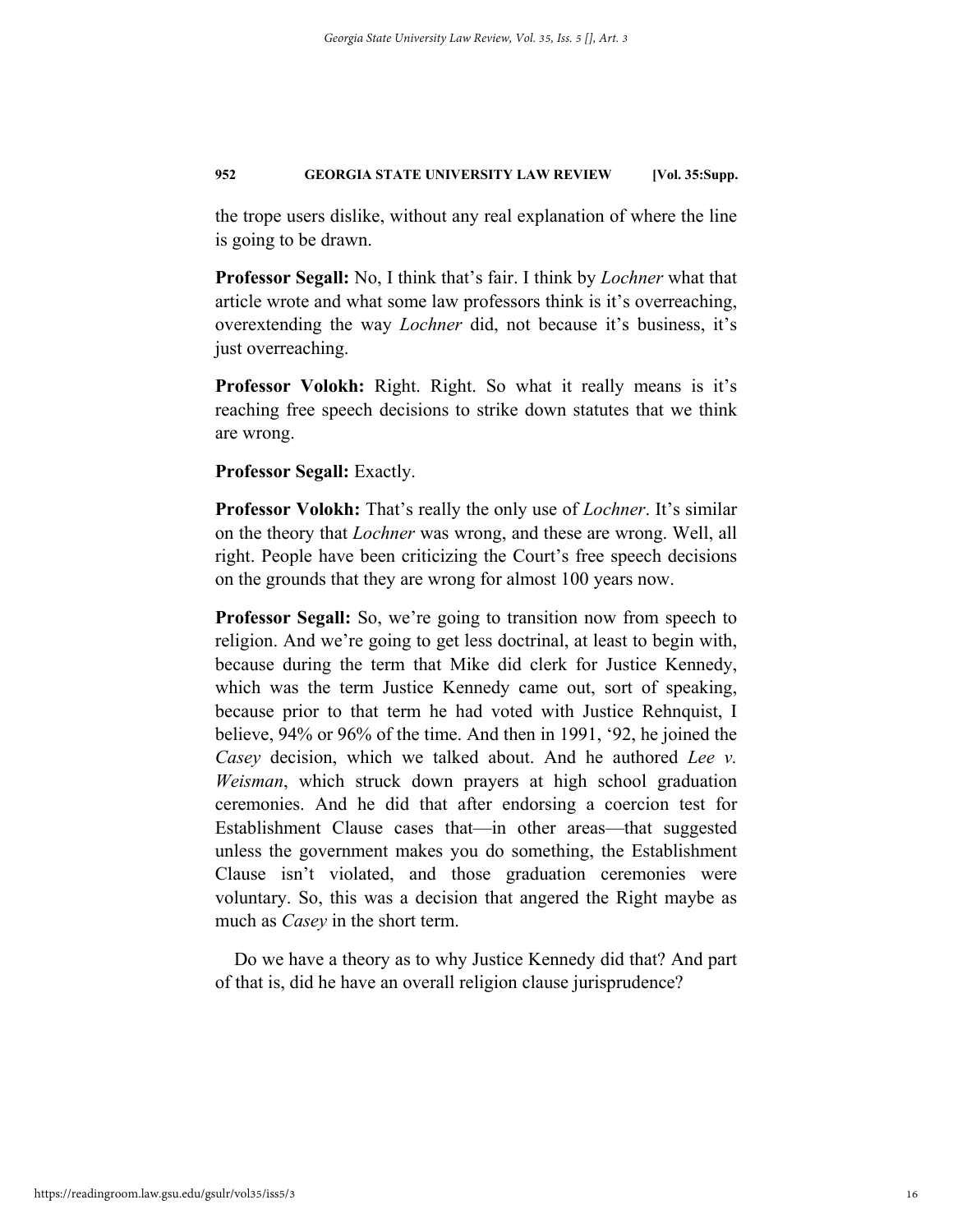**Professor Dorf:** Let me fill in a little bit of the details. So the main test for whether a law violates the Establishment Clause is the socalled "*Lemon* test." It's not the exclusive test, and it's been criticized in various ways. And it has three pieces, whether the government's primary purpose is to advance religion, whether the primary effect is to advance religion, and whether there is undue entanglement between government and religion. And failing any one of those prongs means that the law is invalid. And as I said, it's been criticized to a great degree.

Justice O'Connor had been pushing the ideat that the way to tell whether the primary effect of a law is to advance religion is to ask whether it impermissibly endorses either a particular religion or religion in general and thus communicates to nonbelievers or dissenters that they are somehow outside of the community. And she had been pushing that a little bit before Justice Kennedy joined the Court. He joins the Court, and he pushes back and says, "No, the question should not be endorsement. It should be whether the law coerces religion."

Now, this has always struck me as a peculiar analytical move because whether one is being coerced into participating in a religious exercise is a matter of free exercise rather than establishment.

The key dissent in which Kennedy promotes his coercion test *Allegheny* case, which was a public display case. But his tone is very much sort of grievance politics. It sounds like he's complaining about the War on Christmas. But he has one very peculiar line where he's explaining the—I'm sorry, It's a very long-winded answer. He's explaining his—

**Professor Segall:** You were there. It's okay.

**Professor Dorf:** Well, I wasn't there in '89.

He's explaining his coercion test, and he says, "Well, you know, maybe a permanent Latin cross on city hall, that might go too far."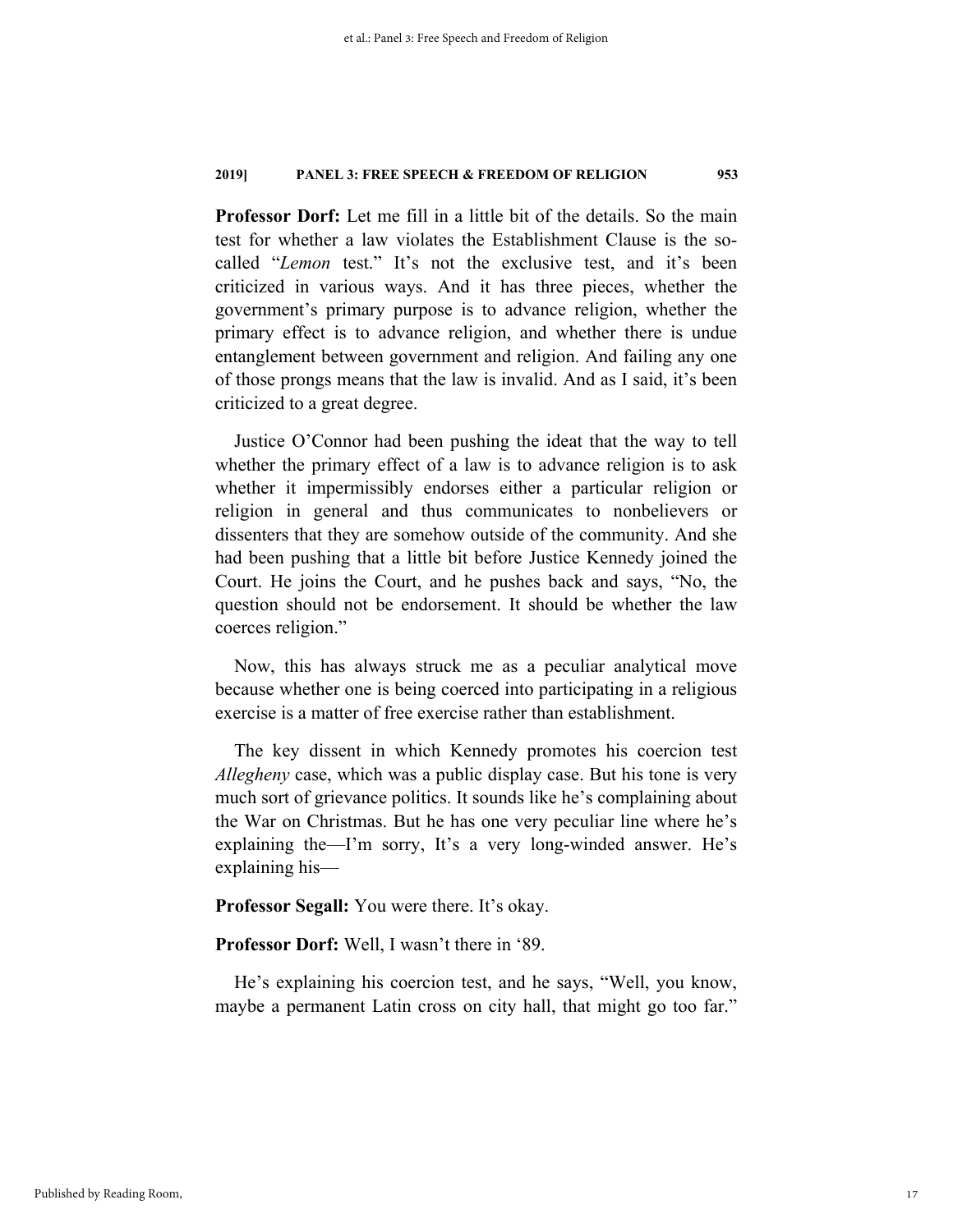And he said, "Well, how would that be coercive? That would be an endorsement." So, it's very sort of confused.

And then in 1992 in *Lee v. Weisman*, he says, "Well, a prayer at a high school graduation, that violates the Establishment Clause." Even though you're not technically required to go to the high school graduation, even though there's no requirement that you even participate in the prayer, you could just sit or stand quietly and respectfully. And so people said, "Well, what's going on here?"

What I think is going on there, in both his adoption of the coercion test and the application of it, is Justice Kennedy's libertarianism. That is, the Establishment Clause, insofar as we think of it as having a structural value, sort of leaves him cold. What he really cares about is liberty, and he's imagining high school students at their graduation who have a choice not to go, but it's not a real choice. Everybody wants to go. And there's going to be all sorts of peer pressure. And so Kennedy may be right or he may be wrong. But either way he's a libertarian—he's trying funnel liberty through the Establishment Clause.

**Professor Volokh:** So I think that all makes a lot of sense. And I just want to try to elaborate a little more by stepping back and explaining what I think is the problem as to government religious speech: prayers, crèches, and the like.

Let me just start with a bit about myself. I am completely irreligious. My parents came from the Soviet Union. They disapproved of virtually everything they were taught by the communists. But that whole scientific atheism thing? It made sense to them. That's how I was brought up. That's me.

So I come to America, and I don't end up being much acculturated into American religious traditions, either. To this day, if you watch me during a Pledge of Allegiance, I won't say "under God." Likewise, I generally affirm rather than swearing.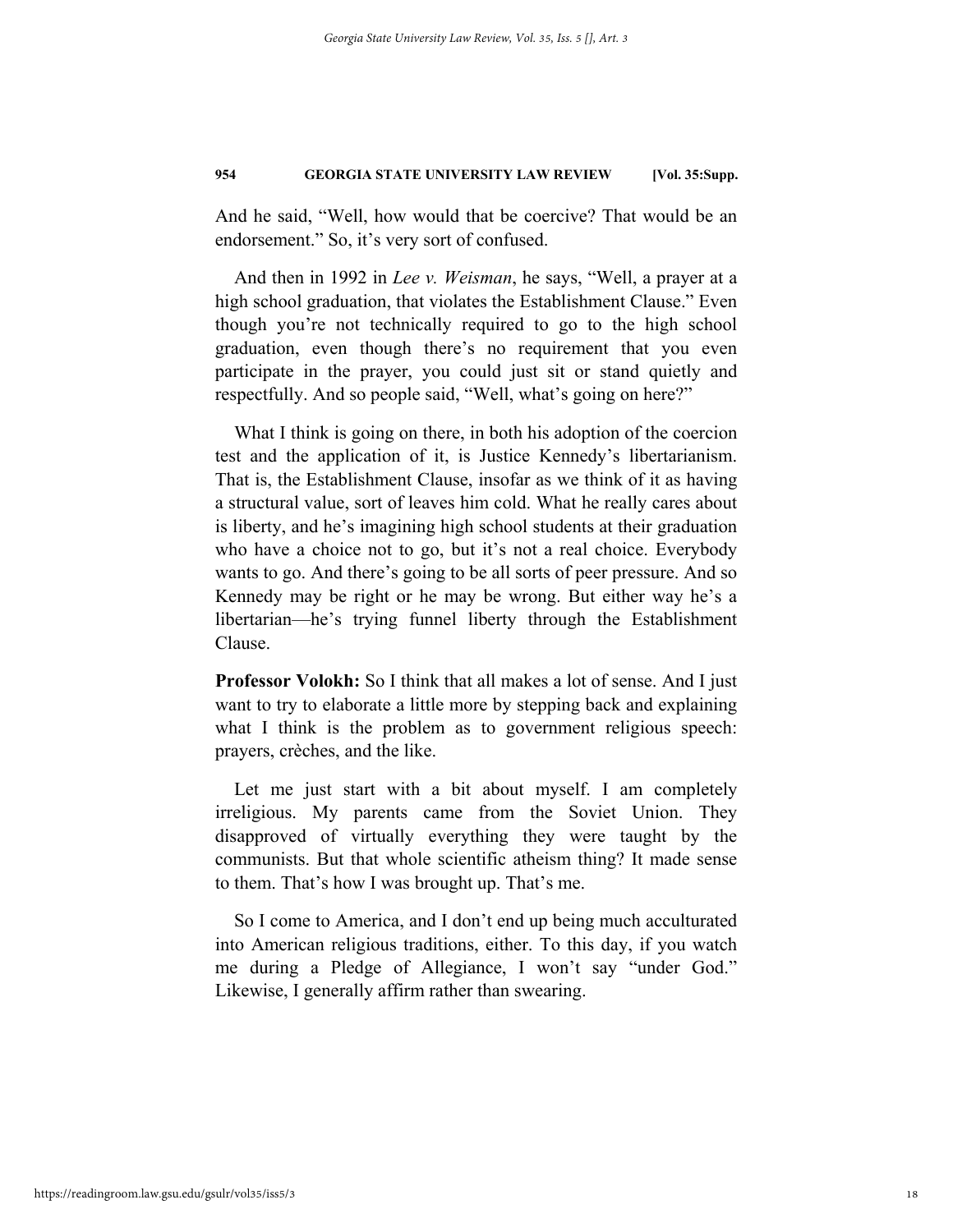But I think that the Court has made a big mistake in trying to root out speech that endorses religion. First, it led the Court to all sorts of contortions. And it led ultimately, I think, to much more religious tension than the Court was supposedly fixing through that the endorsement test. I think that what Justice Kennedy was trying to do with his coercion approach, which I'm not sure is a great success either, is to try to offer an alternative to the endorsement test, a test that I think is ultimately doomed to failure.

And the reason why is simply that American culture, both in the past and today, is chock-full of religious references from a religious people. We see that in the names of cities, back where I live now, in California, of course, from the Catholic tradition: Los Angeles, Sacramento, San Francisco. But of course there's also Providence, Rhode Island.

We see that in the Star-Spangled Banner. One of the stanzas—we generally don't sing it, but it's there—says "Let this be our motto, in God is our trust."

The Declaration of Independence, occasionally people say, "Well, you know, 'nature's God' and 'their creator,' that's just sort of this general deism. That's not really about an activist God." Well, except you get to the end, and they talk about how they appeal to the supreme judge of nations, not just a watchmaker god, and have a firm reliance on the protection of divine providence.

Now, I don't want to speak to whether Jefferson actually believed that. But Jefferson presumably knew his audience and knew what his audience cared about.

So if you really take seriously the endorsement test, you need to essentially engage in a campaign of extirpating every such reference. It's not quite like the Taliban blowing up the Buddhas. And it may be for a better purpose. But I think that's way it comes across to a lot of religious people. Certainly, that's the way it comes across to me.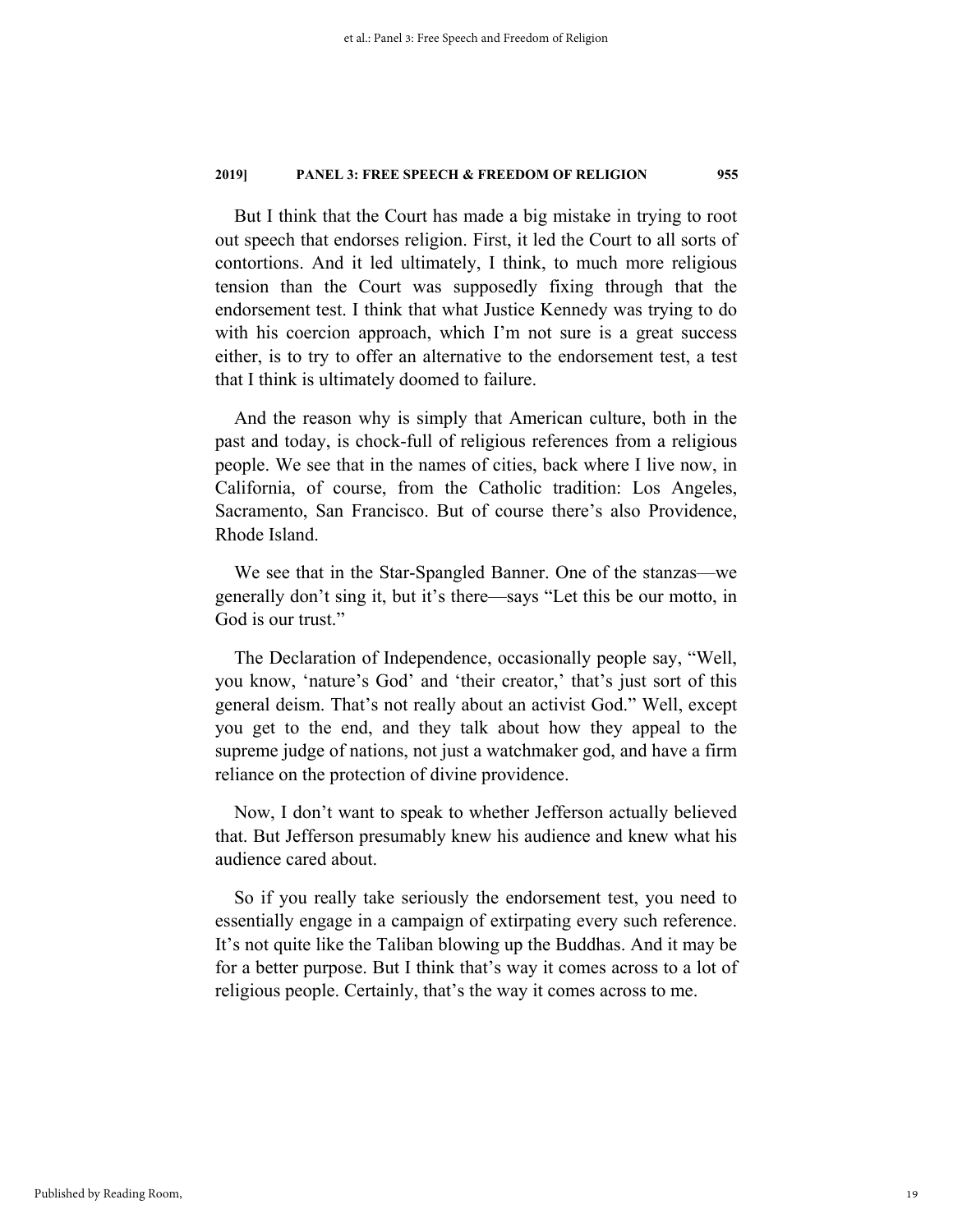This is not what Justice O'Connor—my former boss, but with whom I disagree on this—wanted to do with the endorsement test. But the problem is the endorsement test, taken seriously, tended to lead to that result, because in fact all these references, however historical, are in some measure endorsement of religion, perhaps in part because they're so tied to our nation's key documents.

But she understandably wasn't willing to let it go to that. So then there had to be all of these epicycles in order to make this flawed system work. "So, well, 'under God' in the Pledge of Allegiance isn't really religious, it's patriotic." I don't buy that.

#### **Professor Segall:** Justice Brennan said that.

**Professor Volokh:** That's true. And in the early school-prayer cases, for instance, he suggested that legislative prayer was fine, but then in the legislative prayer case, he actually kind of walked that back. People who have been promoting the endorsement test or earlier versions of the test have long said, "Oh, no, no, of course it wouldn't lead to those results." And then it began to lead to those results.

Justice Kennedy was trying to react to that and trying to focus on coercion rather than just on what offends people through its religiosity. First, offensiveness, is in the eyes of the beholder, but second, some amount of offensiveness is going to be inevitable either from religious references or from removal of religious references. I'm not sure he did a good job dealing with these issues in *Lee v. Weisman*, but I think it's ultimately his coercion approach is more worthwhile than trying to get rid of every religious reference or references that endorse religion, which ends up either amounting to removing all religious references or amounting to nothing really predictable.

**Professor Dorf:** Just as one final thought on this. People talk a lot about *Lee v. Weisman*. It's one of the two cases that I can think of in which Justice Kennedy is with the liberals in an Establishment Clause case, the other one being the follow-up to it, involving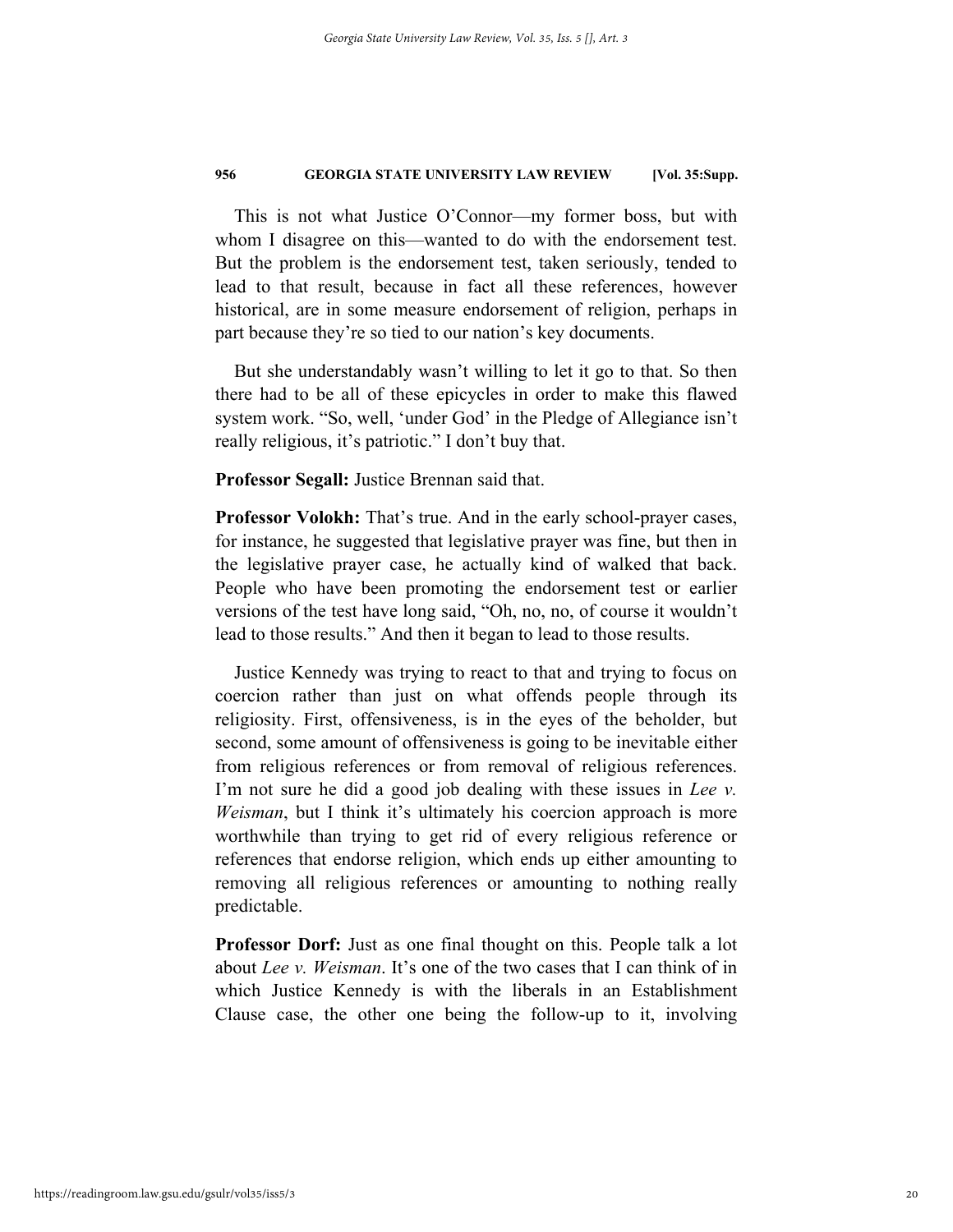student-led prayer. Overwhelmingly, he's voting to uphold challenge practices when people say that they violate the Establishment Clause.

**Professor Segall:** Well, and I want to mention that just a few years ago in the *Greece* case, where a town in upstate New York had exclusively Christian prayers at their legislature, Justice Kennedy went the other way. And the decision was completely different in almost every way from *Lee v. Weisman* because it turns out children had to go to that legislature once or twice a year as part of a civics day and see only Christian prayers. And I'm wondering if—

**Professor Dorf:** But seeing is different from participating in, right? His line in *Lee v. Weisman* is that the students are going to feel coerced to participate. That's different from witnessing.

**Professor Volokh:** No, I actually don't quite agree—

**Professor Dorf:** I think the case was wrongly decided. But, I think that's how he would distinguish it.

**Professor Volokh:** So two things to note. One thing about *Greece* is, at that point, the dissenters, the liberals said, "You know, we are fine with legislative prayer, generally." That's the *Marsh v. Chambers*  decision, which was six to three in the early 1980s, but is now unanimously accepted. Even the liberals, I would assume, are on board with the endorsement test more or less (though with Breyer, it's hard to tell). But, even they are willing to say, "Well, legislative prayers generally are so historically accepted that that battle's over and done with."

The second thing: A common argument in a lot of these Establishment Clause cases is that the purpose of the Establishment Clause is to diminish religious divisiveness. That was an argument often given early in the *Lemon* era for why certain kinds of restrictions were seen as excessively entangling. That was also an argument that Justice Breyer embraced as a part of his test in *Van Orden v. Perry*, one of the Ten Commandments cases.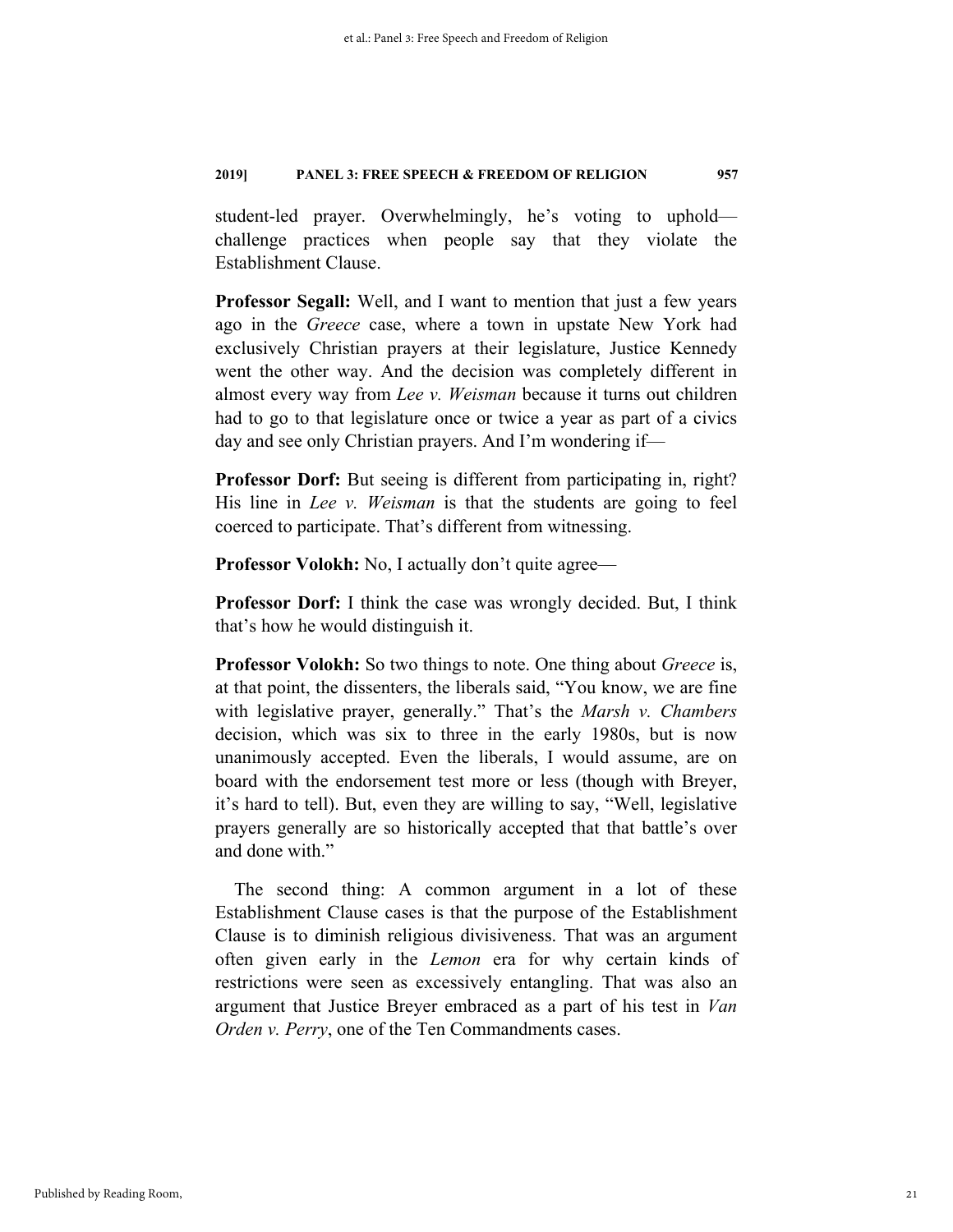Here is my conjecture, though perhaps social scientists can tell me more because this is just seat-of-the-pants perception. My sense is that attempts to restrict government religious speech have created much more religious divisiveness and much more hostility to my group, which is the irreligious, than the underlying religious speech actually did.

Now, you might say, "That's the fault of the opponents of the endorsement test. They're the ones who are being divisive because they're speaking out against these just, righteous decisions." But then that stops being a divisiveness inquiry. It becomes a claim, "Well, here is the right answer, and we don't care if it's divisive or not."

And if your concern is really divisiveness, then my guess is that taking a hands-off approach in this area, which is, "Government can say more or less whatever it pleases, leave it to the political process and leave it to political accommodation," would yield less religious divisiveness. I also think it would lead to less of a sense, in many respects, of aggrievement: Once you tell people you have a constitutional right to be free from endorsements, then things that they themselves might have largely ignored as just interesting historical carryovers now become violations of their rights. So I think the endorsement test and its predecessors have been a real step backwards in this area.

**Professor Segall:** And two closing points on that. Just a couple weeks ago, the Eleventh Circuit ordered Pensacola, Florida, to remove a permanent cross from one of their parks that had been there a very long time. And the dissenting opinion in the Eleventh Circuit was unusually harsh about Supreme Court precedent.

But one other interesting thing about this area of the law, religious symbols on government property, is it might be one of the only major areas of law past 2005 where Justice Kennedy was not the swing vote. It turned out Justice Breyer ended up being the swing vote because he went both ways in the Ten Commandments case. And there aren't many areas of law where Justice Kennedy—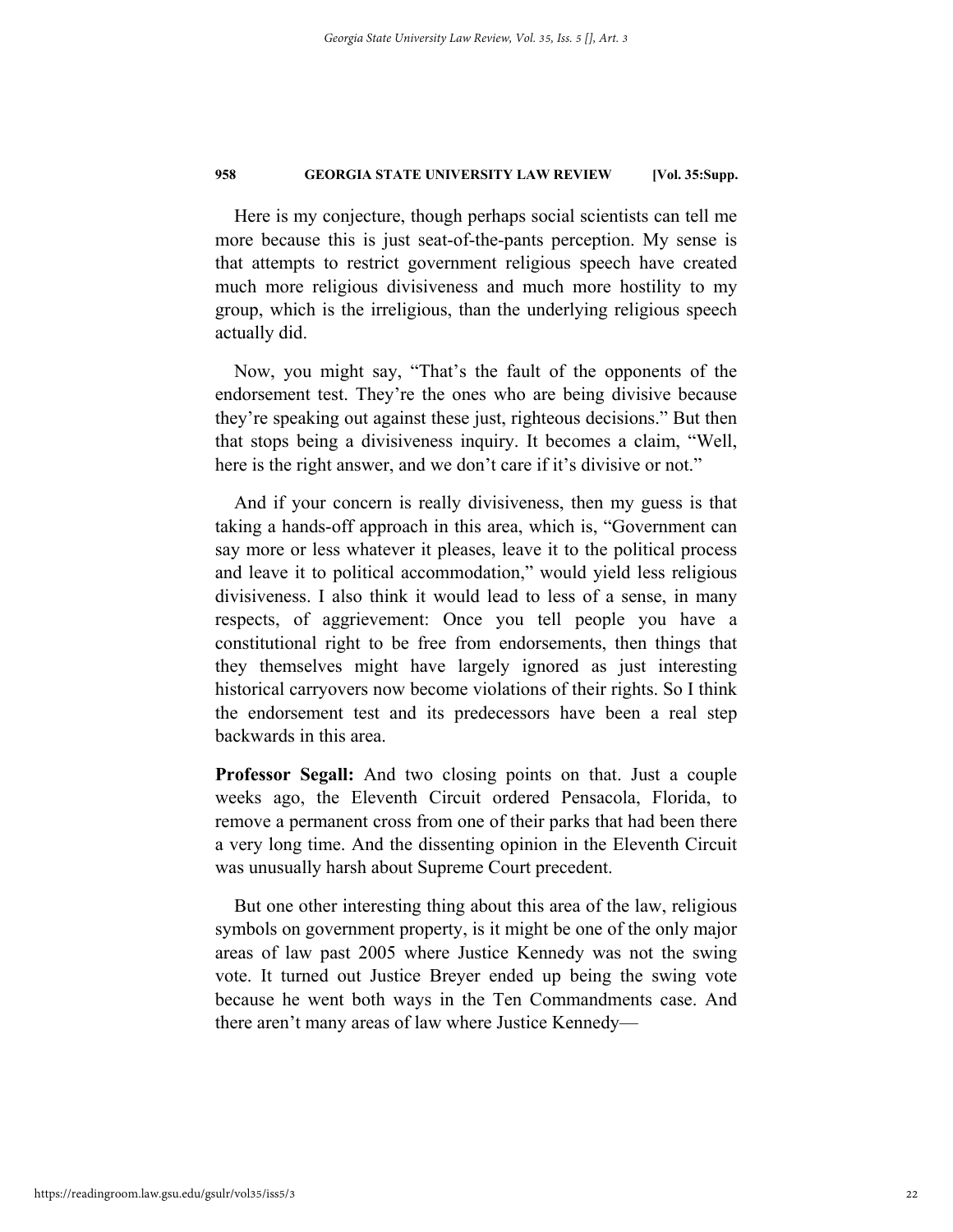**Professor Dorf:** And in fact, he tried to draw this line that Eugene is drawing, right? That is, they had these two cases. One involved a paper display in a courthouse. And the other—

**Professor Segall:** That was Judge Moore, by the way.

**Professor Dorf:** Right. And the other involved monuments in the park at the capitol in Austin, Texas, which are like giant stone monuments. Breyer thought that the giant stone monuments were okay, even though they were permanent, whereas the paper thing in the courthouse was not. But one of his reasons I think is very attuned to this is that if you tell them they have to remove the monuments, the act of removal itself is going to be a kind of religious offense to the people who support them. So, there's something to that.

**Professor Segall:** Yes. The people of Pensacola are pretty mad right now.

I want to talk about a religion case that Justice Kennedy didn't write, a huge case, but I've never quite understood why he joined. And that is the *Smith* case, *Oregon v. Smith*. So, one of the big questions in constitutional law has been, for a long time, do generally applicable laws that burden religious practices, do people of faith get to get exemptions from that? And from 1963 to 1990, the Supreme Court set up a balancing test. And then Justice Scalia ended all of that in 1990, saying that no, the Free Exercise Clause does not require any free exercise exemptions from generally applicable laws.

Justice Kennedy joined that opinion. And we're going to hear later from Professor Griffin, I think, about Kennedy's views on judicial supremacy. And he clearly had those views. Justice Kennedy struck down more laws than any Justice. But he was willing to take the Court out of the evaluation of religious exemptions. And I'm wondering if you have theories as to why that was one area where he said no judge—he agreed with Scalia—"Judges shouldn't be in this business at all."

**Professor Dorf:** I don't have a good answer to that.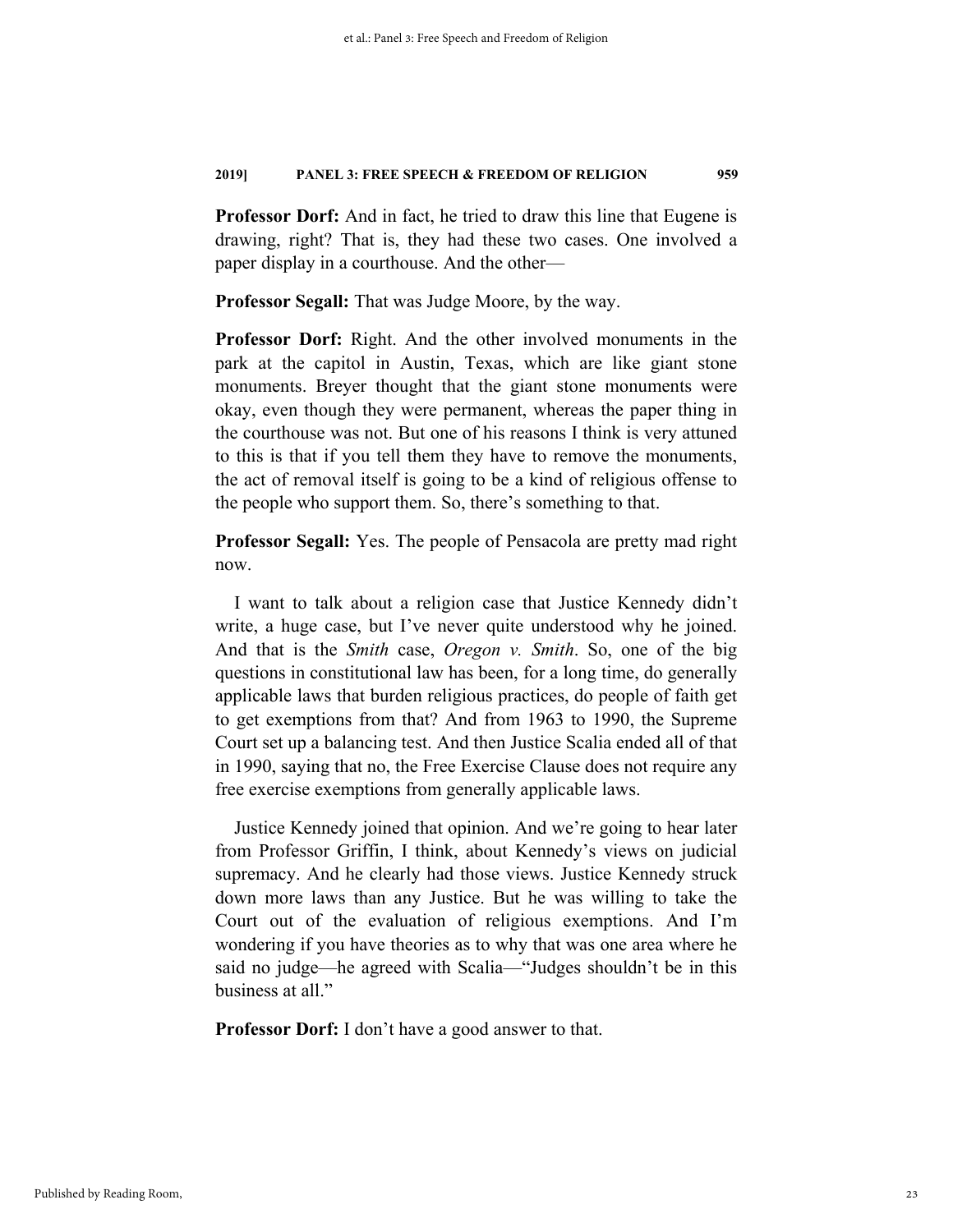I want to make two observations. One is how remarkable it is that the political or ideological valence of religious exemptions has completely flipped from that time. In 1990, it's the liberals, mostly not Stevens, who didn't like religion in either free exercise or establishment cases—but the other liberals are in dissent. They want people to be able to have exemptions. And it's the conservatives saying, "No, no exemptions. You have to follow the same rules as everybody else." And then along comes a case like *Hobby Lobby*, and it's the conservatives who are all on board, and the liberals are on the other side.

Now, one case is constitutional, the other is statutory. You can thread the doctrinal needle. But in terms of the respective druthers, you want to know, well, what's going on. An obvious legal realist answer is that in *Smith* what's going on is it's a minority religion, it's a Native American practice of smoking peyote, so the liberals are sympathetic. They're thinking of it as a kind of cultural rights case. The conservatives are thinking that these are just druggies. Whereas now, it's Christians who are claiming the exceptions.

And I think there's something to that, except that everybody should have been smart enough in *Smith* to know that whatever rule they're laying down in that case is going to apply to conservative Christians also. And so that's not a sufficient explanation.

The best that I can come up with respect to Justice Kennedy there is that what Scalia does in his opinion is to assimilate the Free Exercise Clause to a larger body of doctrine mostly involving equal protection and freedom of speech, which doesn't generally have exceptions. It's very sort of rule oriented.

And for all that we've talked about Justice Kennedy's anti-formalism and nonstandard approach to doctrine, he was pretty doctrinal in the free speech area. So, insofar as Scalia saying, "Hey, look. If this were speech you wouldn't get an exception. And religion's part of the same First Amendment," Kennedy is willing to go along on doctrinal grounds.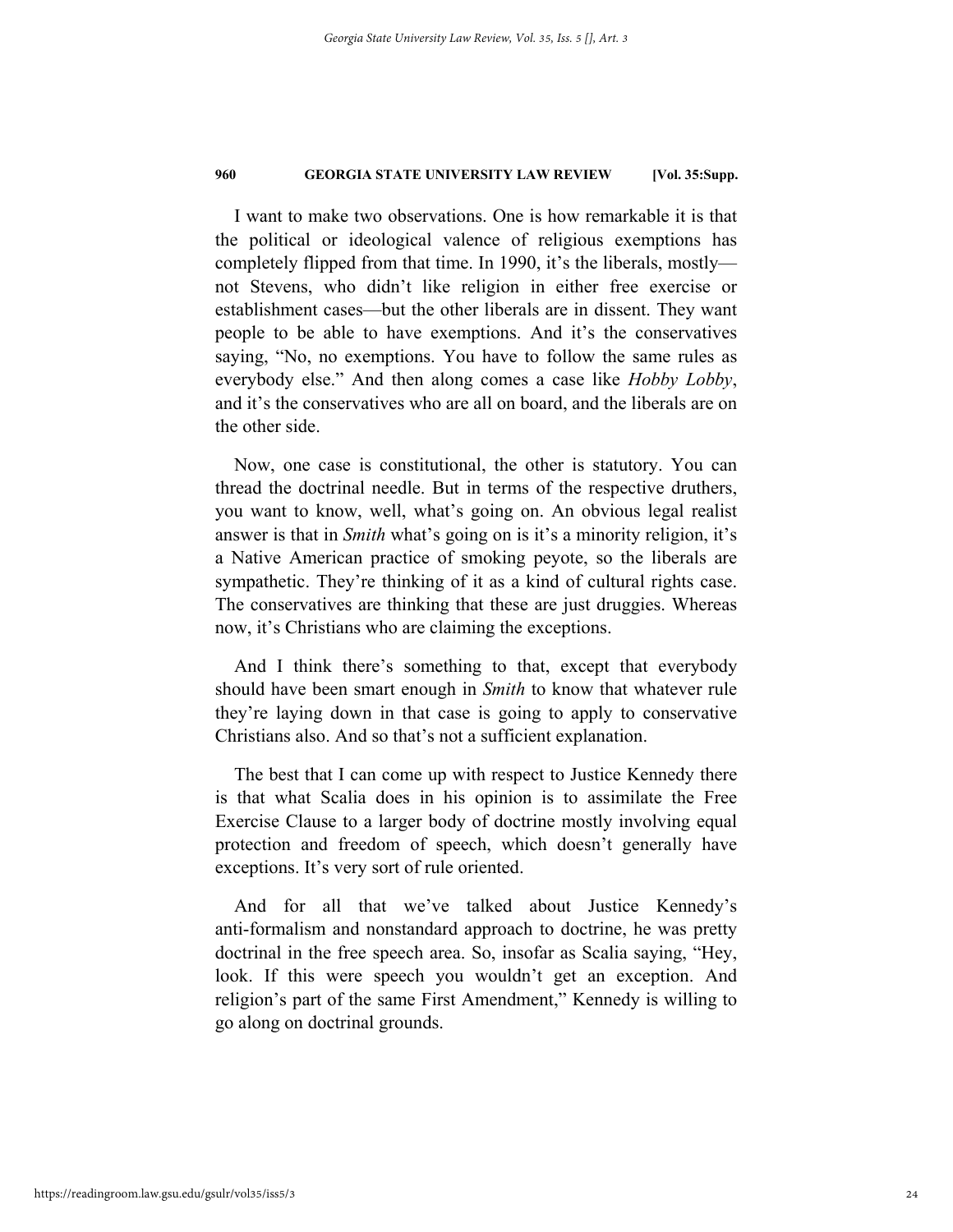That's my hypothesis. I don't have a lot of faith in it.

**Professor Volokh:** So, I think there are two quite different things one needs to think about here. One is the constitutional side and the other is the statutory exemptions.

I think as a constitutional matter, to me the interesting question is why Justice White joined the majority in the *Employment Division v. Smith* case. The majority was written by Justice Scalia. It was joined by Justices Rehnquist and Stevens, who had long been critics of the religious-exemption regime; *Smith* was basically building on the arguments made by Rehnquist and Stevens before It was joined by Justice Kennedy. And it was joined by and Justice White.

Now, Justice White had not long been a critic of that the religious exemption regime. He was with the majority in granting the exemption in *Wisconsin v. Yoder*, the Amish parents case. And he was the only Justice who would have voted to give relief to the American Indian claimant in *Bowen v. Roy*. It was eight to one, and he was the one who had the broadest view of the religious exemption regime.

So why did he change his view? And I think part of my sense is that the Court's experience with the free exercise jurisprudence from 1963 to 1990 showed it was pretty badly broken and that Justice Scalia's approach seemed to offer a good alternative to that. Under the so-called *Sherbert*/*Yoder* model, from the two leading cases that adopted it, basically any time a religious person sincerely claimed that they were being pressured to do something that they weren't allowed to do under their religion, or barred from doing something they were required to, they'd have to get an exemption unless the law could pass strict scrutiny.

Now that's much like the RFRA test, or RLUIPA, which is the prison version of RFRA. But the *Sherbert*/*Yoder* rule adopted that strict scrutiny approach as a constitutional matter. It wasn't just up to Congress or the legislature to decide whether to create these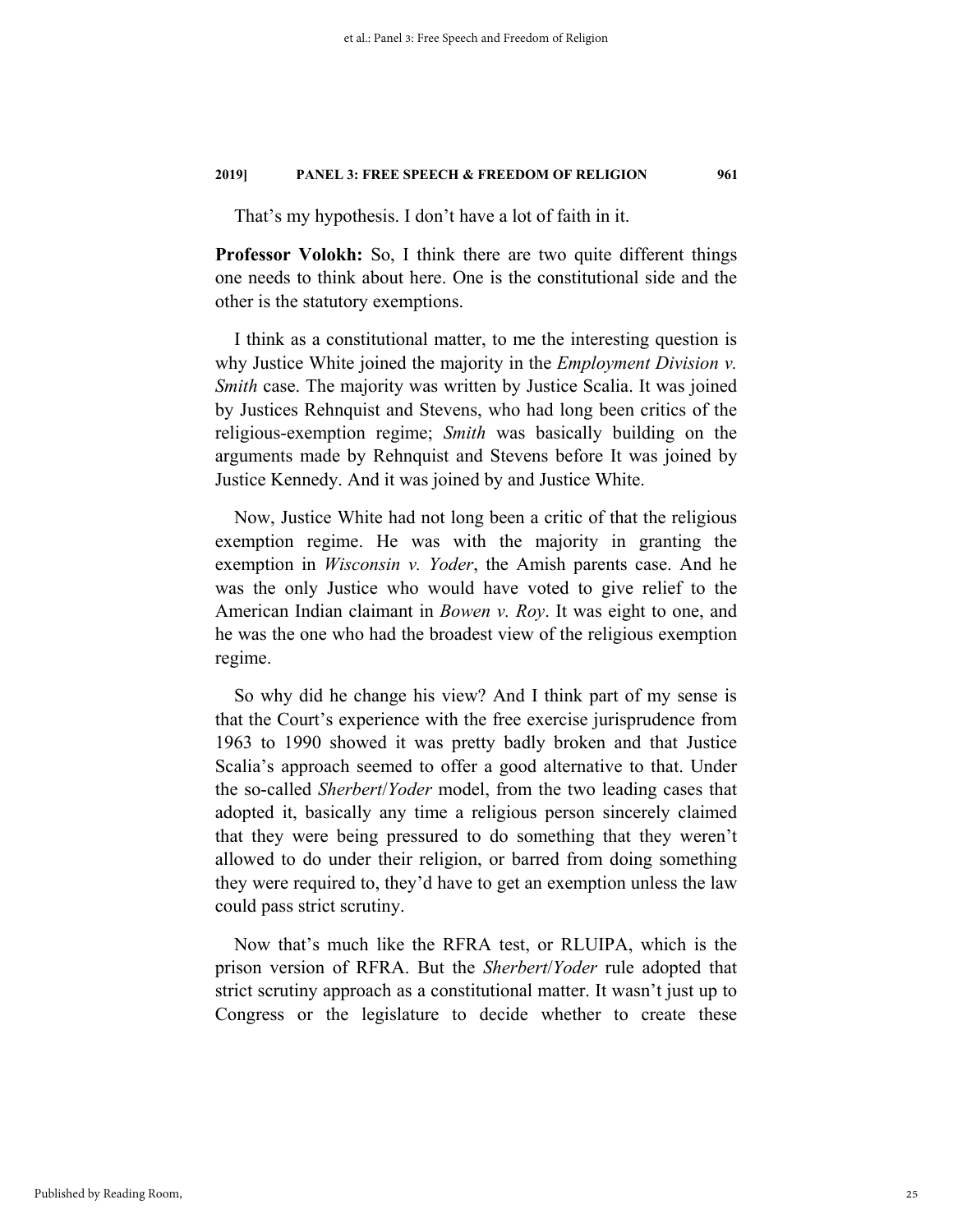exemptions. Nor could the legislature say, "You know, you're giving exemptions from this law that we think do undermine a compelling interest," And therefore reject the exemptions. The legislature couldn't do anything about to cancel such exemptions.

It seems to me that this is not a particularly appealing approach. It's an interesting question what the original meaning of the Free Exercise Clause might have been; there was a later case, *City of Boerne v. Flores*, where there was debate about the original meaning. But setting that aside, I don't think the *Sherbert*/*Yoder* approach is particularly appealing—giving religious objectors a constitutional entitlement to an exemption unless strict scrutiny is satisfied.

Unsurprisingly, the Court during the pre-*Smith* era ended up watering down strict scrutiny in a lot of these cases in order to deny the exemptions. So, I think it was the right decision. And, I should tell you, I've been saying this since 1999, when I was one of the very, very few people—I think Mark Tushnet was another one saying this; and I was sharply disagreed with by most liberals on this point, who said that Justice Scalia was wrong here.

In 1993, Congress passed the Religious Freedom Restoration Act to reinstate the religious exemption approach as a statutory matter. By the way, speaking of which religions are being burdened by the rejection of religious exemptions, *City of Boerne v. Flores*, where the Court held that RFRA couldn't apply to state or local governments, rejected a claim brought by the Catholic Church. Justice Scalia, true to his principle, says, "You know, of course the Church should lose here."

But, the statute remains in effect as to federal law. And there are similar statutes in many states, as well as some state constitutional provisions that have been interpreted as providing similar protections. And RLUIPA applies that doctrine to prisons that get federal funds, including state prisons.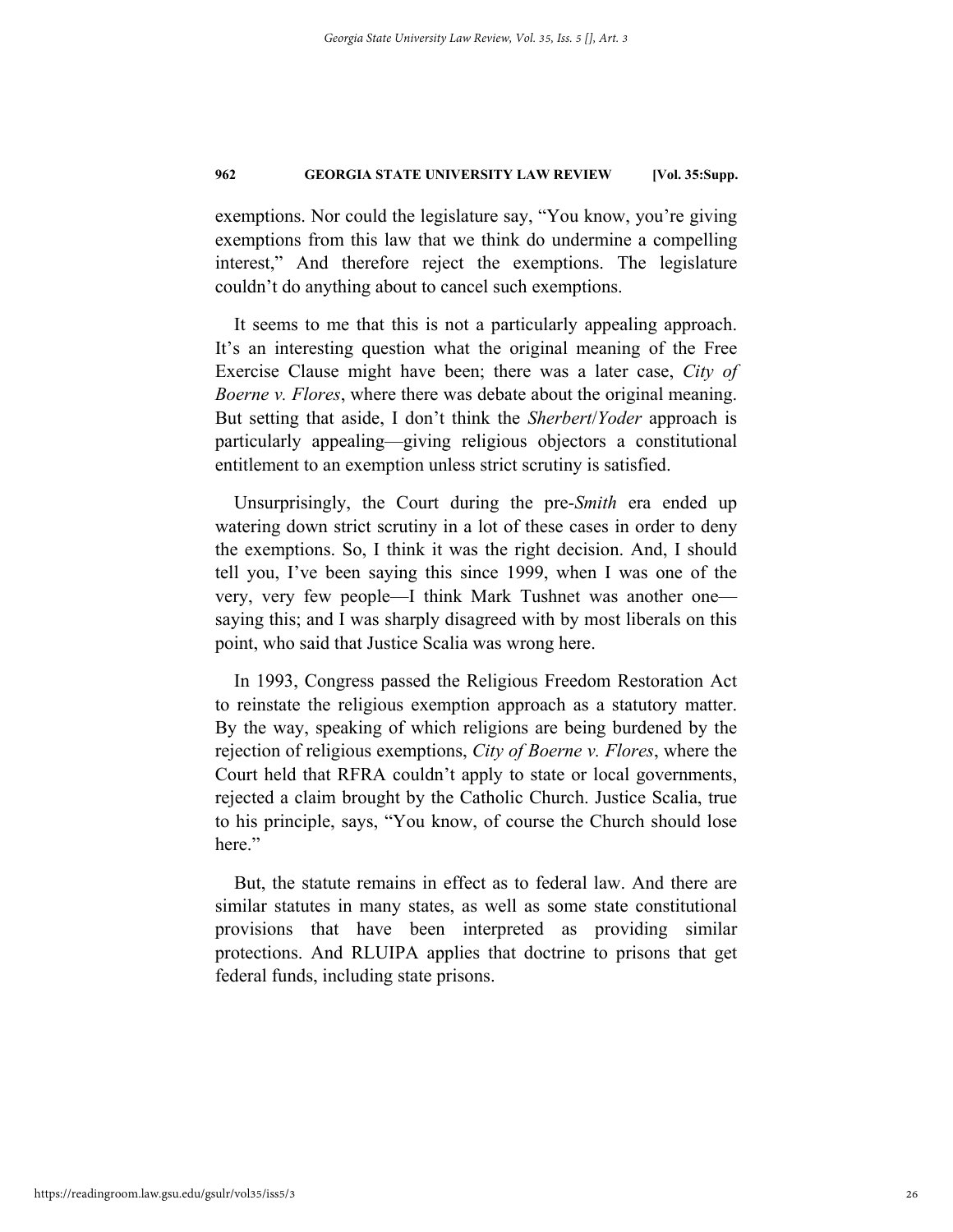As to *Hobby Lobby*, it's just the most prominent of three RFRA or RLUIPA cases the Court decided over the last ten years. One was *Hobby Lobby*, in which the claimants were Christians. Another was *Gonzales v. O Centro*, where the claimants were a hallucinogenusing religion from Brazil. And a third was *Holt v. Hobbs*, where the claimant was a Muslim who was being barred from wearing a beard in prison, even a very short beard.

In *Hobby Lobby*, it's true that the Christian claimants win by a five-four vote. But in *Holt v. Hobbs*, the Muslim claimant wins by a nine-zero vote. In *Gonzales v. O Centro*, this small group, which actually religious beliefs are pretty similar to though less familiar than the American Indian claimants in *Smith,* win by an eight-zero vote.

And indeed the religious claimants have been more successful at the Court under RFRA and RLUIPA than they had been under the Free Exercise Clause before *Smith*. When Justices are being asked, "Tell the legislature that it's unconstitutional for you to apply this law to these people because of their Free Exercise Clause rights," many Justices say, "No, no, no. I'm not sure I want to second-guess the legislature this way."

But if the Justices are being asked to apply a legislatively enacted statute to essentially carve out an exemption from another legislatively enacted statute, or sometimes from a mere regulation, then the Justices are much more likely to say, "Okay, Congress told us to grant these exemptions, so we'll do it."

**Professor Dorf:** Let me just make two clarifications. First, when I said that there is a flip, I just meant in terms of the way this is perceived.

But second, there is one way in which there is a real tension. The argument for the approach in *Smith* is partly, Justice Scalia says, that judges are not qualified to apply this test that balances the government interest against the centrality of religious practice.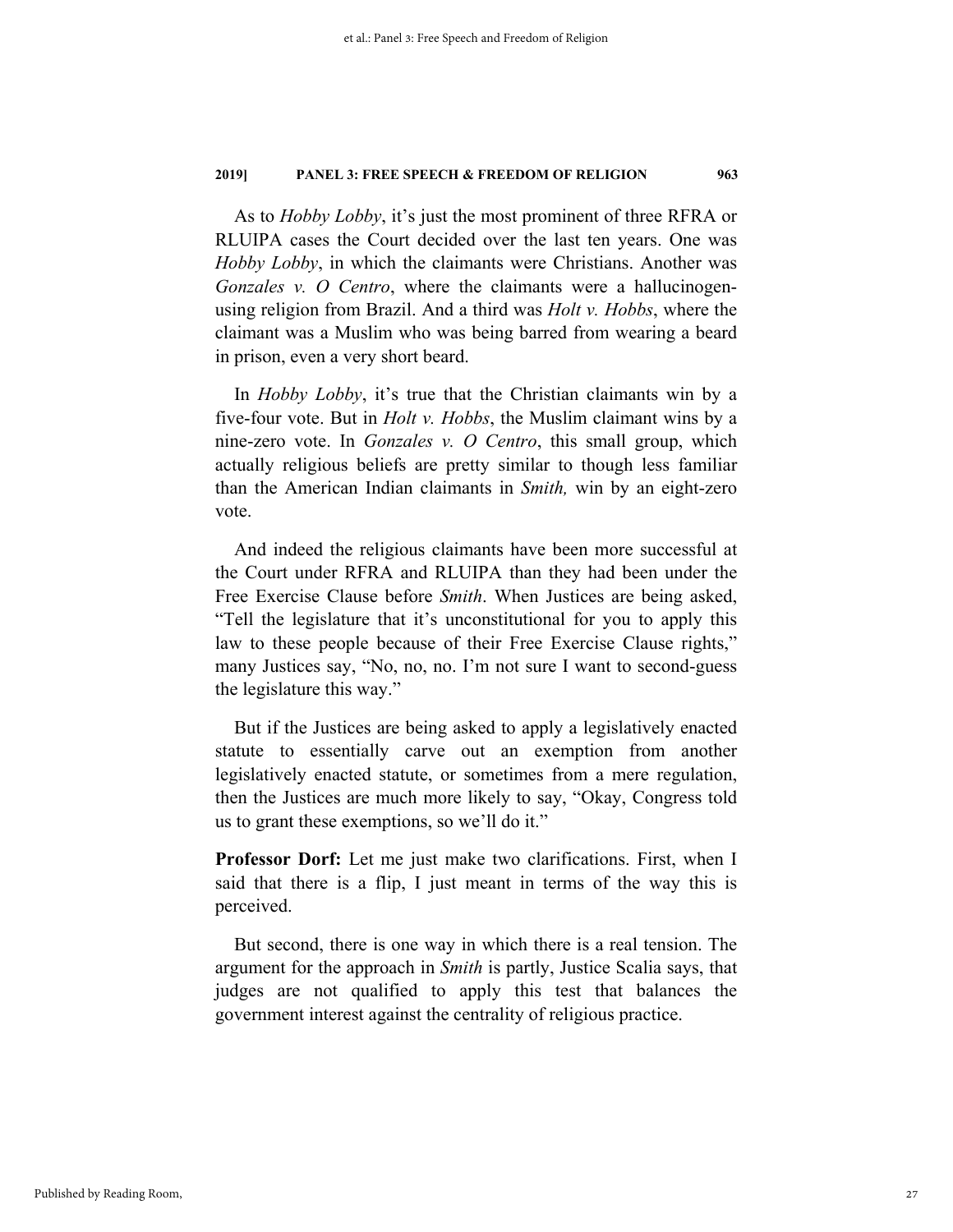Well, if judges are unqualified to do it, you'd think they don't all of a sudden become qualified to do it under a statute.

**Professor Volokh:** Well, funny you should say that. So, the article I wrote—I think it was in '98, maybe '99—actually is all about that. And it is perhaps the only article that actually says Smith is right and RFRA is right, too. Although, I would have written RFRA in a less aggressive way.

And here is why. The thing that Scalia was objecting to, which is judges sort of balancing things under a kind of all-things-considered test, more or less, is actually what judges do utterly routinely in developing common law. To be sure, federal judges do that only in a few areas, like admiralty jurisdiction. But certainly, American judges do that all the time.

They are specifically statutorily called on to do this in developing privileges. Federal Rule of Evidence 501 specifically says that privileges shall be developed by courts in light of reason and experience. They're called on to do that, essentially, under the Fair Use doctrine, under the Sherman Anti-Trust Act, although the interesting question is whether they were right to interpret it that way.

But in any event, so I think what Scalia was saying—and he didn't get into it in detail because I think he had no occasion to do that—is that we can't have a constitutional rule that says this is unconstitutional if, on balance, we think that, really, your interest isn't that important. To be sure, it's something we do in areas like free speech and equal protection, but not across the whole area. In fact, I think that would be *Lochner* on steroids.

But when it's done pursuant to statutory command subject to possible legislative override, that, I think, is something that's legitimate.

**Professor Segall:** I just want to say that my original question was why was Kennedy shy here and almost no place else, and I'm not sure that we figured that out.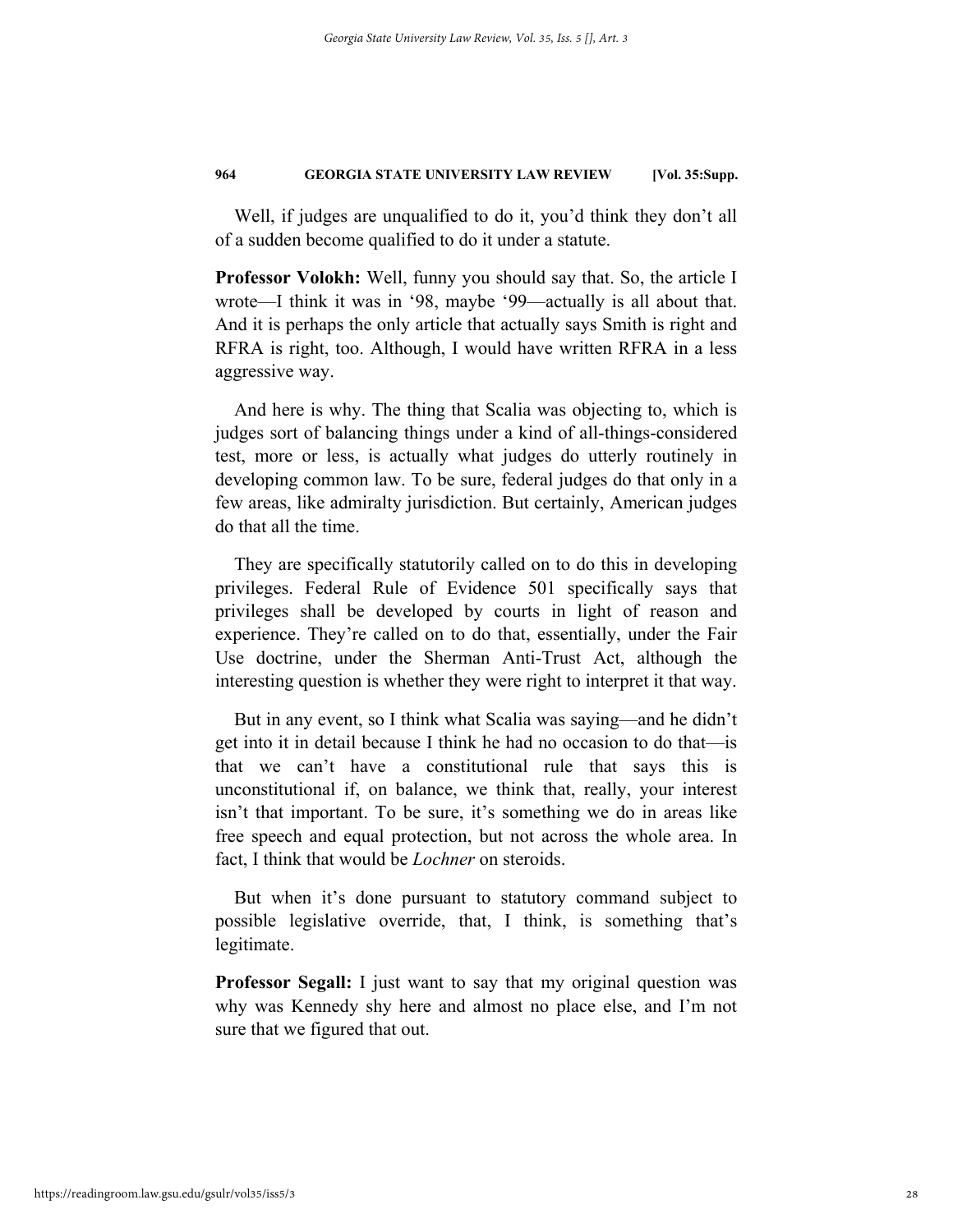But before we take questions, we have to spend—and we have about three minutes to do it—on, of course, the recent travel-ban case. And let's just stick to the Establishment Clause issue in the travel-ban case, where of course, just by very, very brief background, President Trump made, as a candidate and as a President early on, a lot of statements suggesting, of course, anti-Muslim bias and all of that. And the Court ends up upholding it, and Justice Kennedy writes a concurring opinion, and very short, kind of wringing his hands. Is that fair? Saying, "We have to uphold this, but I'm really afraid." What does this tell us about Justice Kennedy? And is it more about his last term on the Court than about his career?

**Professor Dorf:** Yes, right. Here you have someone who, we've said, he was the most willing to interfere with work done by the political branches. The most sympathetic way I can read Justice Kennedy's concurrence in Hawaii against Trump is in light of Larry Sager's idea of an under-enforced constitutional norm.

So, Professor—Dean Sager has this idea that there are certain constitutional norms that apply to political actors but that the courts don't fully enforce because of institutional limits. But, that doesn't mean the politicians don't have an obligation to abide by a more robust version of them. Sager has the idea that the rational basis test is an example of that.

I read Kennedy's opinion, insofar as I'm trying to read it sympathetically, as saying, "Look, there are institutional reasons why we have to defer to the executive here, especially with respect to this third version of the ban, for which the government did do a lot of homework and put forward a justification, and yeah, maybe it's true that they wouldn't have gotten to it in the first place were it not for the explicit ban on Muslims. But, that's not what this is, and if it is, it's not something we can unearth. But, if it is that, that's really bad. And hey, political system, deal with it." That's the best spin that I think can be put on it.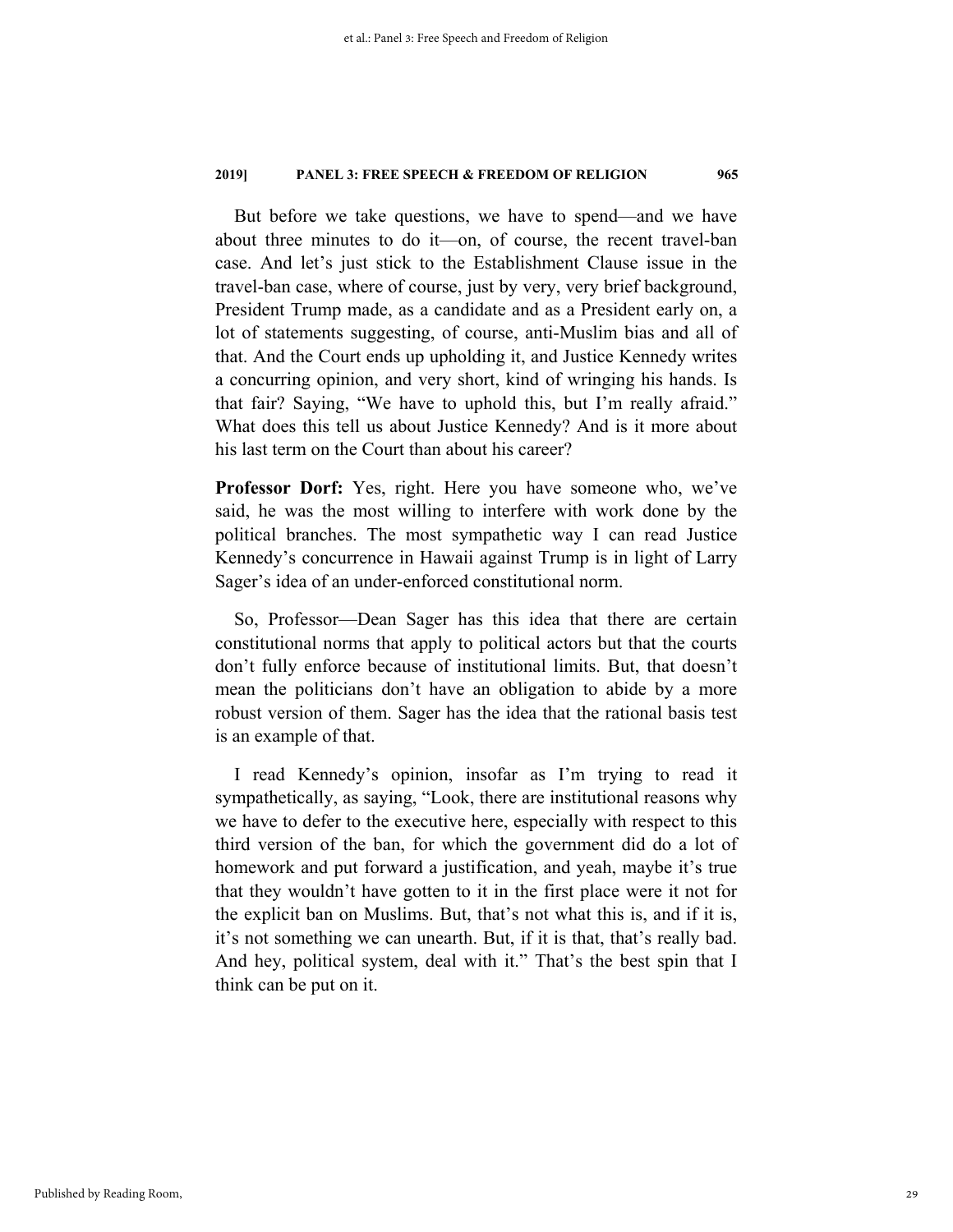The problem with that is, as I say, it's not consistent with Justice Kennedy's general approach, which is not to have a robust political question doctrine and not to be afraid of a conflict with the political branches.

#### **Professor Segall:** One minute.

**Professor Volokh:** I think that the travel-ban case was a really hard case, and I think that Kennedy's opinion reflects that. As a general matter, we have a strong norm of nondiscrimination based on religion. But at the same time, I think we are entitled as a nation to do all sorts of things having to do with our foreign relations and deciding whom to let in the country that are unpleasant and that would be forbidden if done purely domestically. That's life in the world.

I think that the travel ban was a bad idea for various reasons, one of which is this: there are a billion Muslims out there who have a lot of different beliefs. I don't think there is an Islam. I think there are Islams, just like there are many strands of Christianity.

On the other hand, let's say somebody comes up and says, "You know, I'm a big believer in ISIS. I think they totally have the right theology and the right approach to things. I'm not a member. I haven't actually committed any crimes. But, I'm a believer. I would like to immigrate to the U.S." I'm not sure we need to let them in, even though we couldn't restrict such speech or religious adherence by Americans.

It's like Ernst Zündel, a Holocaust denier who recently died. Shortly before his death, he tried to immigrate to the U.S. because his wife is a U.S. citizen. He was refused. I think the decision was wrong in its logic, but I think the underlying sentiment is probably right. We have to tolerate these fools here. It doesn't mean we have to import them.

Now, it may be that there should be a different rule as to religion than as to speech. *Kleindienst v. Mandel*, by the way, applies that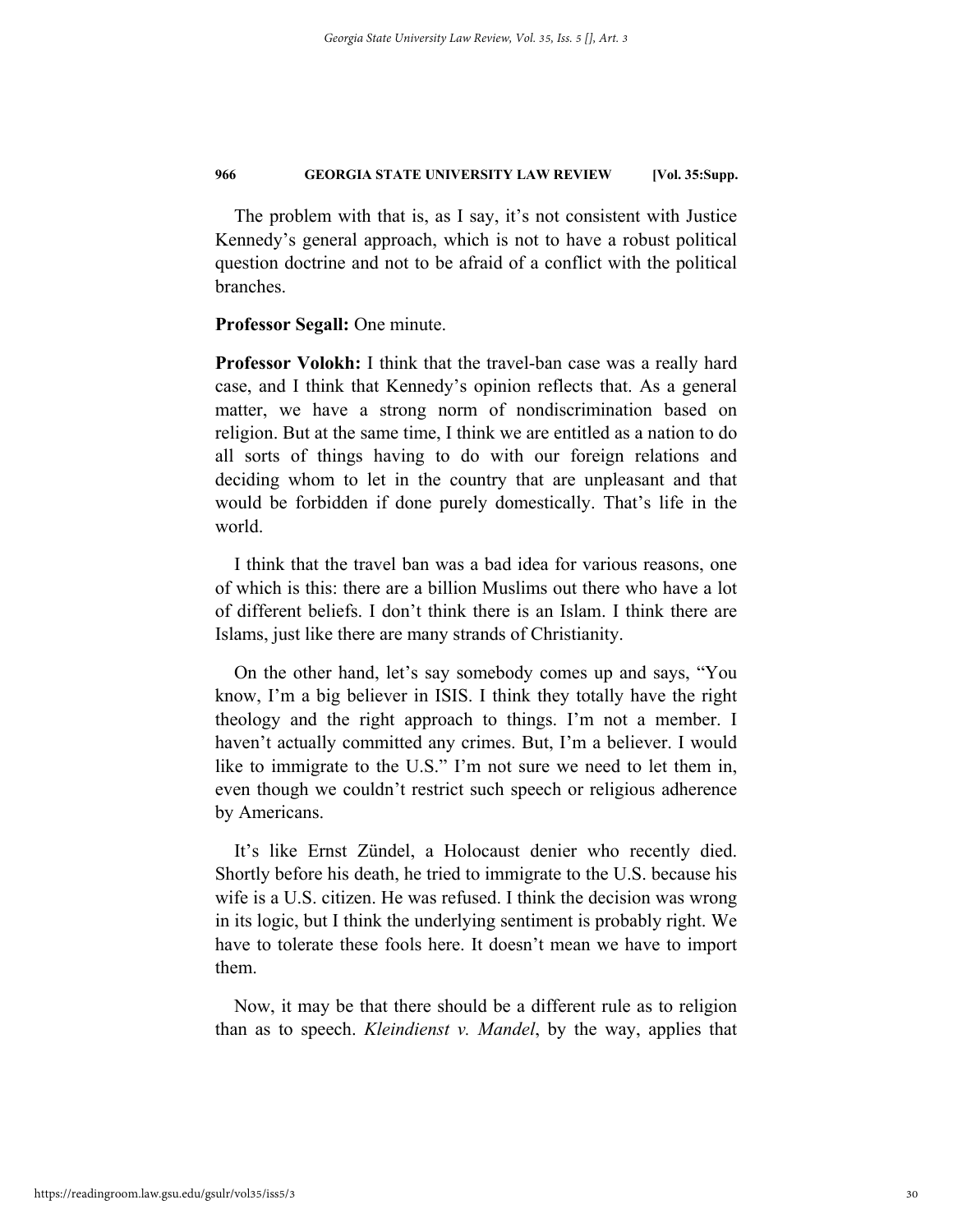very rule to speech more or less, saying that it's okay to exclude, for instance socialists, even though you couldn't criminalize socialism.

And again, I think the travel ban is a bad idea because there's no particular reason to think those countries are that dangerous or that the people coming from them, with proper vetting, are that dangerous. But, I think that Kennedy concluded the government was entitled to latitude to do some unpleasant things when it comes to these kinds of national security and entry-from-foreign-country decisions. And I think he had good reason to.

**Professor Segall:** And just to cap that off, and then we'll take questions. One piece of data is this last term, I think, is the only term where Justice Kennedy voted with the conservatives in every five-four case and that there may be some pattern to that in his last term on the Court.

**Professor Dorf:** Except when he was—oh, yeah. You know what? I take that back, yeah.

**Professor Segall:** Questions from the audience?

**Professor Ilya Somin:** Ilya Somin, George Mason University. I just have two sort of hopefully quick questions.

One is primarily for Eugene. When he said that you would get rid of the non-endorsement test for the Establishment Clause, I wonder how far would you take that? Could, for instance, the state of Utah say, "We endorse Mormonism as the official religion. We think it's the best religion that everyone should follow. We won't coerce anybody into doing it. We're just making that the official view of the state of Utah." I wonder if, under your watch, that would be okay.

And then the other, for everybody, really, is about *Citizens United*. The standard criticism of Kennedy in the *Citizens United* majority, generally, is that they take too narrow a view of what counts as corruption, that it's not just quid pro quo, it's spending money that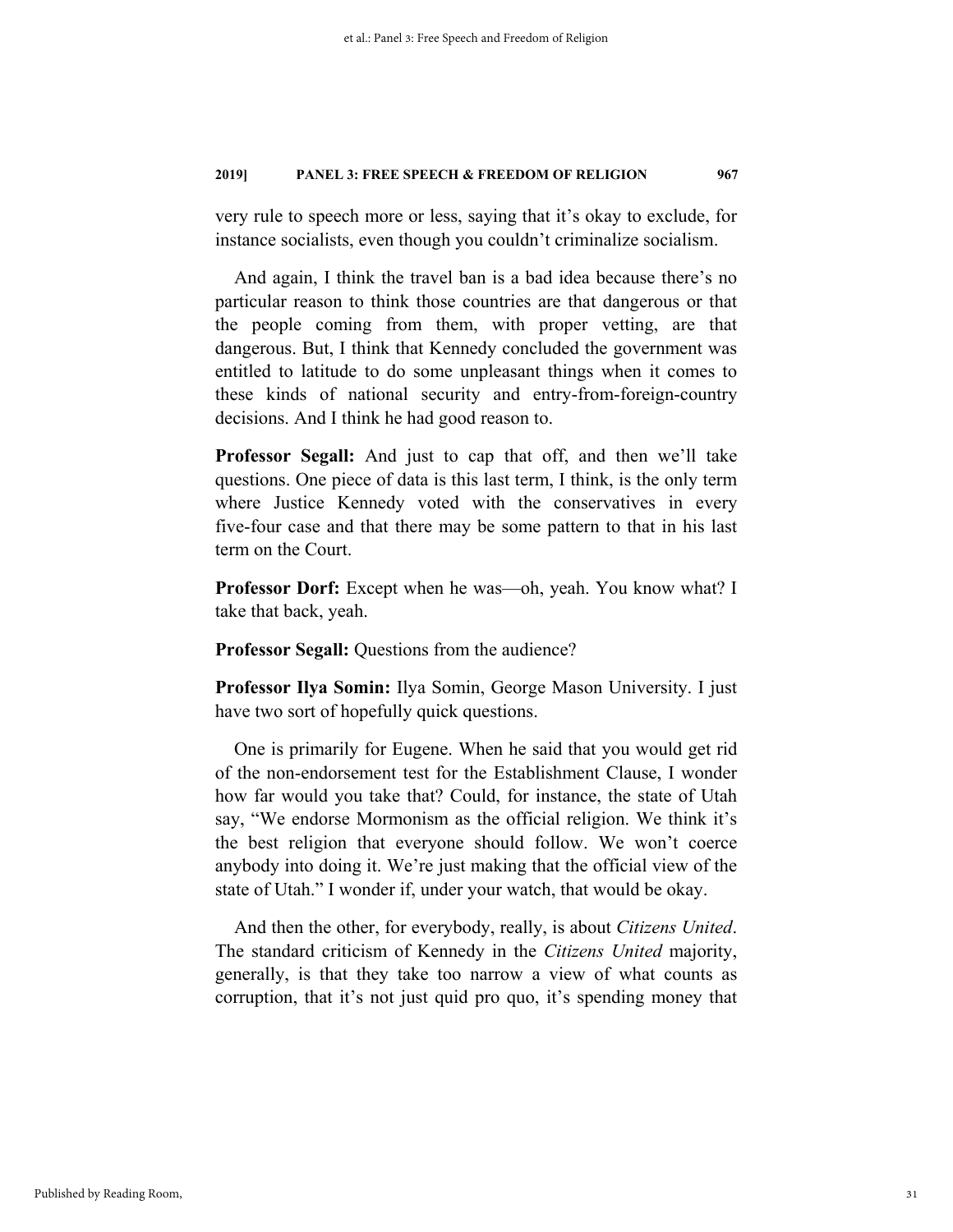could lead to expectations, that the expenditure of money will influence elections, it will influence policy.

If this is true, why doesn't the same thing occur from the expenditure of any kind of resources or the anticipation thereof, such as the use of your celebrity to endorse or promote a candidacy, the use of various skills and positions of influence, and so on? You could say, "Well, those positions and skills and celebrities are deserved in a way that money is not." But we know that they depend, to a large extent on genetics, on luck, on various other things that might not be very fair.

So, is there a good reason to distinguish between the quoteunquote "corruption of money" versus the corruption of celebrity or the corruption of pretty much anything else that is a resource that people could use to influence the political process? And obviously, those other resources are also very unequally distributed, in some cases even more unequally than money.

**Professor Volokh:** So to answer the question that Ilya posed to me, I think it would be bad for Utah to announce that Mormonism is the official religion of Utah. But I'm pretty sure they didn't do that before 1980, to use the date of *Stone v. Graham* as an early proto-endorsement case. There are actually pretty powerful political checks on that. There's a reason that, generally speaking, there is a good deal of latitudinarianism in public pronouncements by government this way.

Now to be sure, that isn't always so. There are, for example, cities that have explicit religious symbols on their city seals. There certainly are going to be occasional statements by the government that are overtly religious. Sometimes you have particular kind of religions, especially who are presented in legislative prayers and such.

But to the extent that the political processes allow that, I just don't think that that's such a horrible thing. I don't think it's something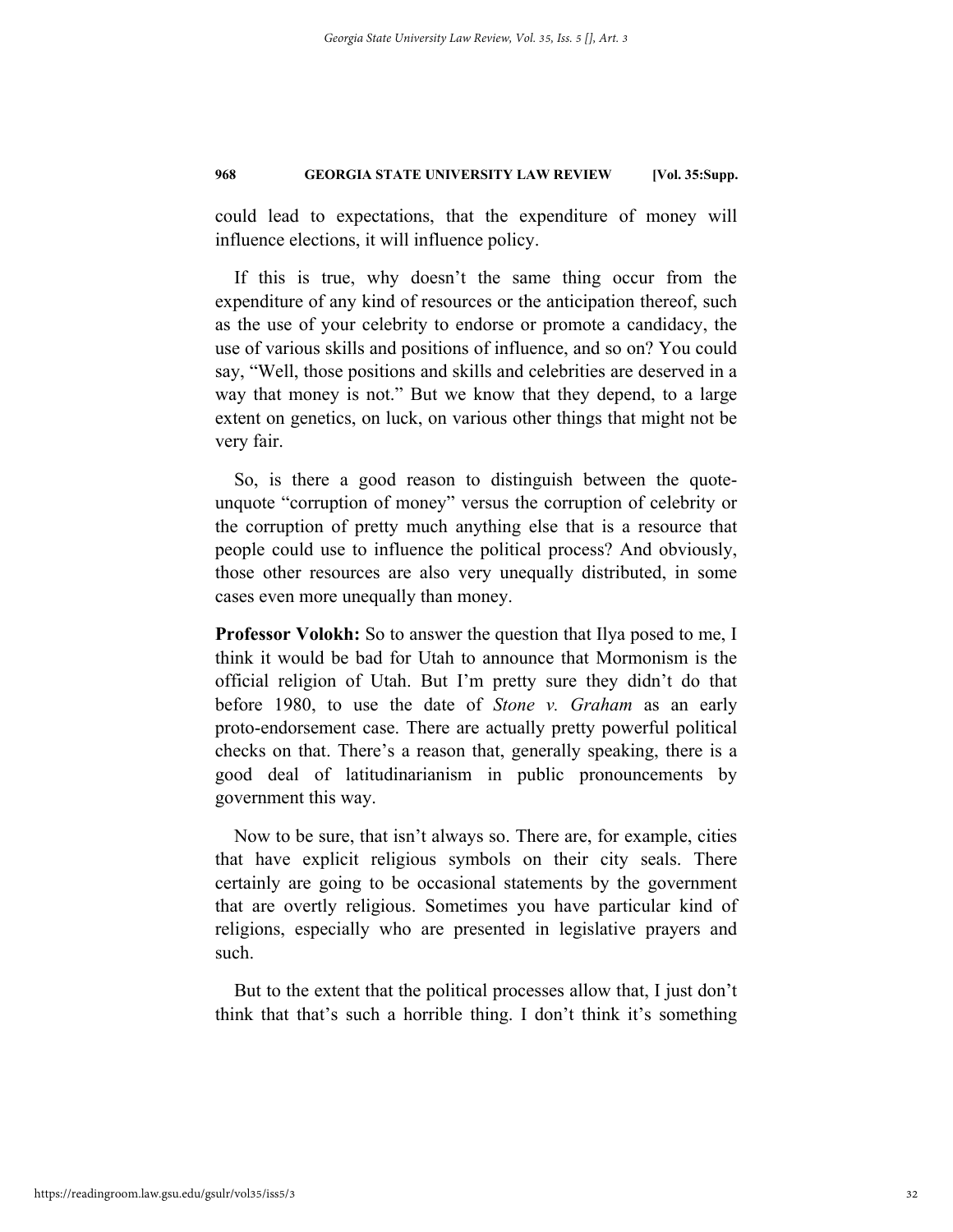that is clearly forbidden by the Constitution, which bans an establishment of religion. I think the framers had a pretty good idea of what an established religion was. It was a religion that was given special institutional discrimination in its favor, for example, with rules that only members of this religion could hold office, or with specialized block grants given to the religion.

You could imagine some doctrine under which an official statutory pronouncement saying, "X is the official religion of our jurisdiction," might qualify as establishment. But I'd rather not police that line, because once you start policing the line then there is the question, "What about a Christmas tree?" which, by the way, our family has long had and sees nothing religious about, likely because of our Russian background. Perhaps your family took the same view.

What about the names of cities? There was a lawsuit not quite about the name of the city but about a city that had three crosses on its seal. It was Las Cruces, New Mexico. And the Tenth Circuit rightly rejected that. Do people who are in Las Cruces, are they reminded by the seal and by the name about the Catholic tradition, and about the probably still enduring Catholic, or at least Christian, majority there? Sure. But whatever the problems are with that, courts trying to police that makes them worse.

**Professor Dorf:** I'll give a thirty-second answer to Ilya's second question.

Think about a bribery case. Suppose it's someone, a talented individual, a musician said to a politician, "I will play a personal concert for you in exchange for your voting for me the way I want you to on this bill." That would be a bribe. I'm pretty sure that would be a thing of value under the law.

So, the problem isn't the distinction between money and other sort of goods and services and so forth. It's this narrower notion of corruption. Now, there are line-drawing problems, but I don't think that's the one that I would focus on.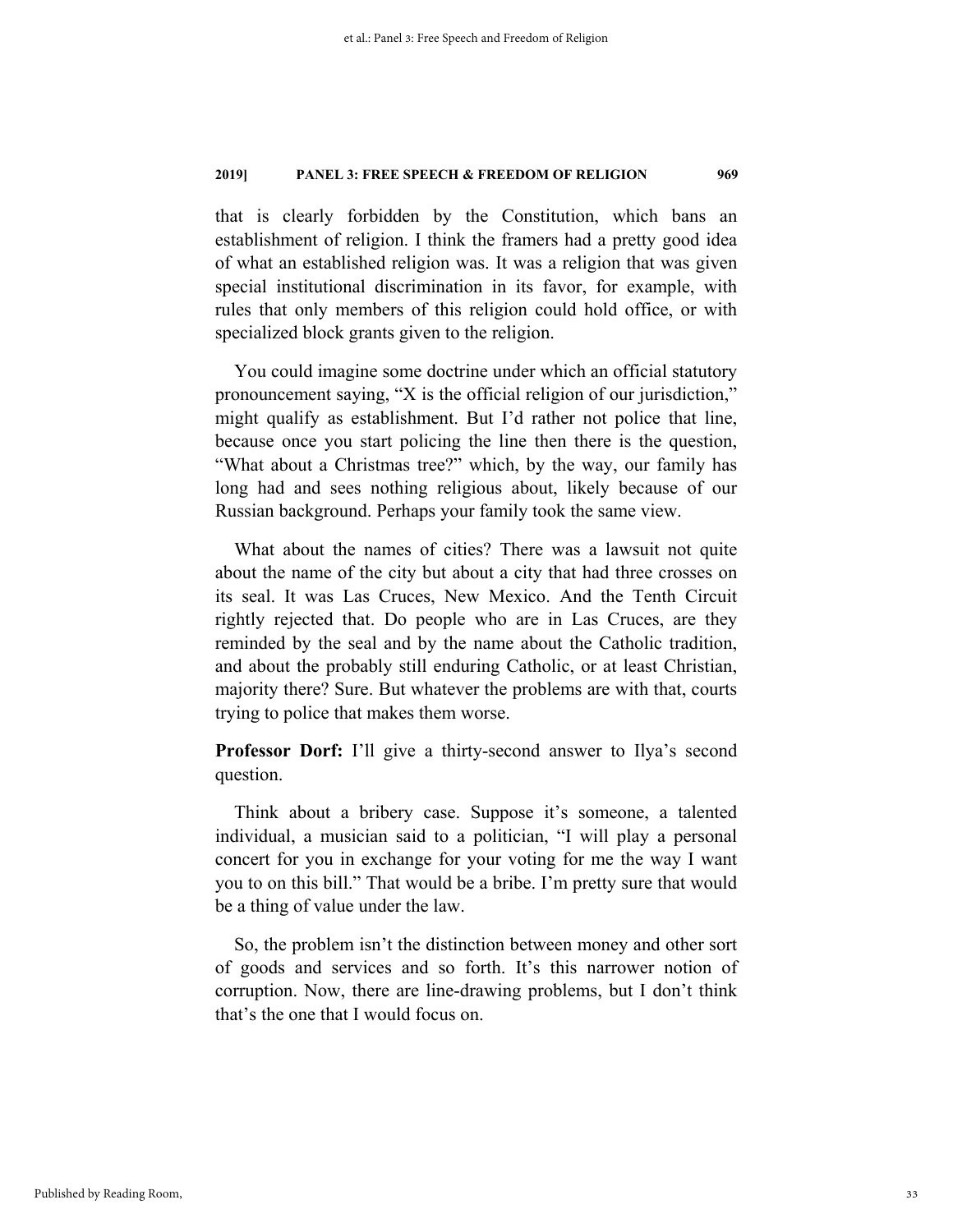**Professor Volokh:** No, but I think—

**Professor Segall:** Eugene, hold on. Let's go to the next question.

**Professor Volokh:** Fair enough.

**Professor Segall:** Pam, go ahead.

**Professor Pam Karlan:** Pam Karlan, Stanford Law School.

This was a fascinating panel. And one of the things I wondered if you both might comment on is a huge change that was occurring in society—and I think, Eugene, you kind of almost alluded to this—in the backdrop as the Court confronted these First Amendment issues, which is over the course of Justice Kennedy's time on the Court, we had rising economic inequality in America, which may be driving some of the concern in this, and a rising tension of religious fundamentalisms around the world. And it's against that backdrop that they're deciding these cases, and I just wonder why the Court seems so much less able to, in this area, incorporate some understanding of the change in the ambient world than in, for example, the Fourth Amendment with technology.

**Professor Volokh:** So I think that at least Justice Kennedy—but I think the others, too—think that they're dealing with enduring values here, and that it doesn't matter if this is a world with a lot of religious fundamentalism or less, or it's more visible now than before, or it's a different kind than before. I think their sense is that the principles apply even when there's more fundamentalism. Cellphones are different; we never had cellphones before, so the question is how do we adapt something to a genuinely new technology.

Likewise, I think with regard to economic inequality, I think it's very much a matter of degree. Certainly complaints about undue influence from the rich and powerful have been around for a long time. The newspaper barons of old had the ability to control whom their newspapers endorsed, and more importantly the coverage in the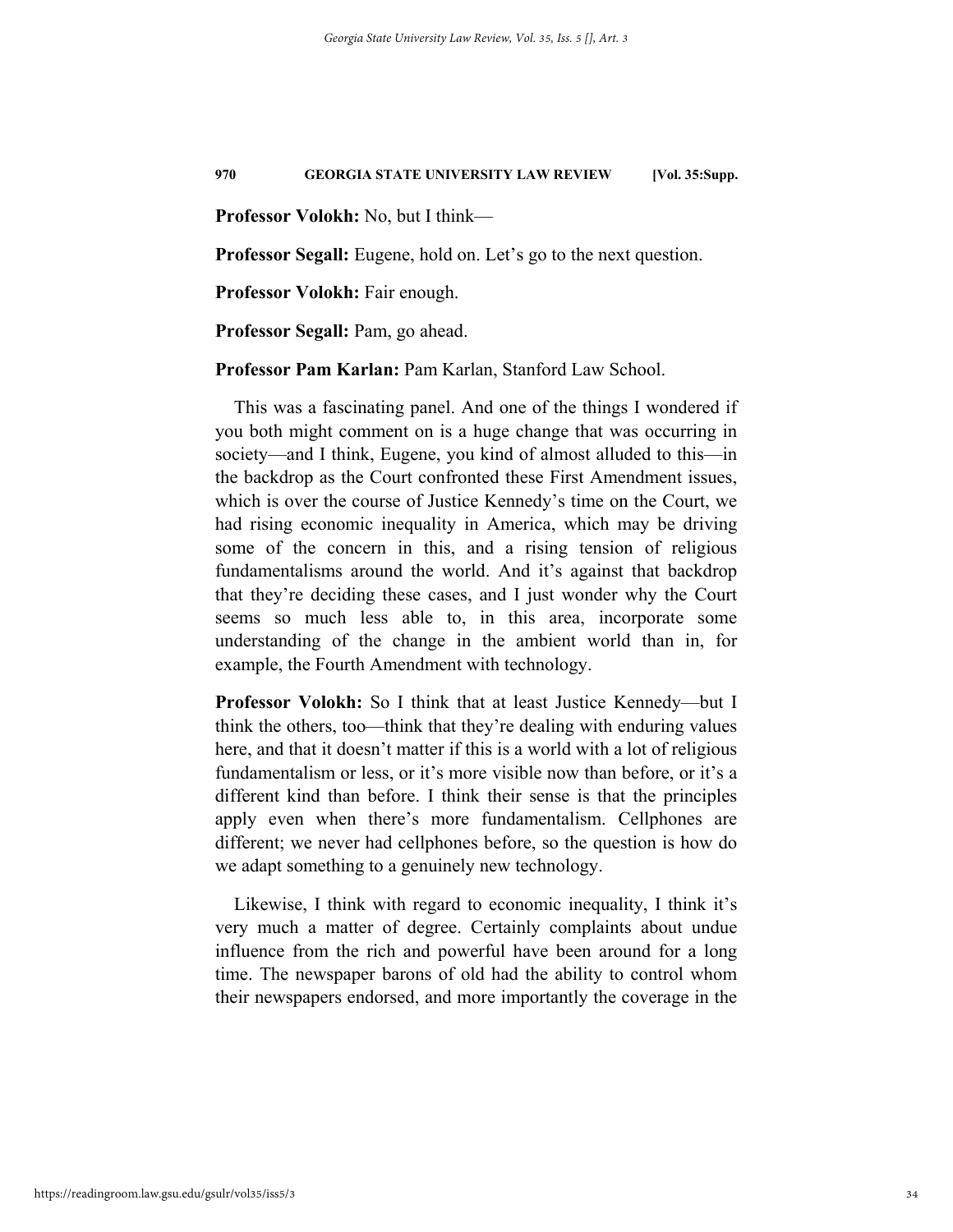newspaper, which would give them the opportunity to get this kind of implied quid pro quo with legislators.

So, I think that if you ask the Justices that, they'd say, "To the extent there have been changes, they have been changes of degree and not really vast changes of degree, and we can't let our doctrine turn on how much of that there is in any particular decade."

**Professor Dorf:** On the point about rising economic inequality, presumably that matters a great deal for campaign finance. It also might matter for access to other kinds of media for people who don't have means.

And there, I think this is a bastion of formalism, and it's driven in part by the cloistered nature of the Court. You talked about it on the first panel, that the Justices can imagine having their cellphones monitored or their GPS on their cars. They have a hard time imagining what it's like not to have Internet access or getting your news from a single source and not being a sophisticated customer.

Now, I'm not sure how that would cash out in terms of actual doctrine, but I do think that that is a real problem. They all come from the same law schools. They had different experiences before that, to some degree. Justice Thomas is sort of unusual in that regard, in having actually grown up very poor. But, there is a real problem. But I don't think it's particular to the First Amendment.

**Professor Segall:** Pam, I want to comment on your question.

Since 1981, constitutional law has been driven by Justices Kennedy and O'Connor in every aspect. There are almost no cases where one of those two didn't drive the decision. And in my review of their careers, neither one had empathy for the poor.

**Professor Dorf:** Justice Kennedy represented indigent defendants early in his career.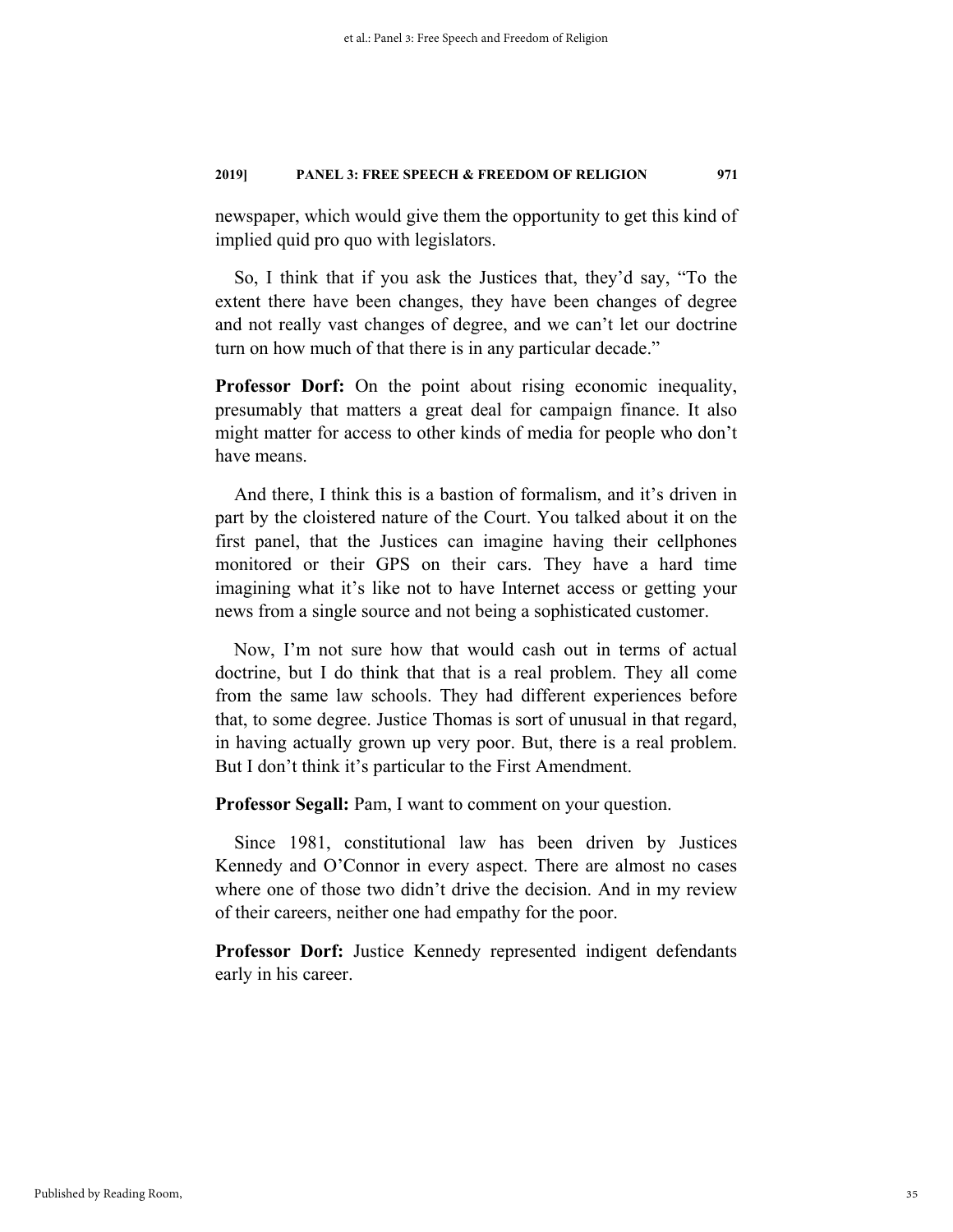**Professor Segall:** As a Justice. As a Justice, neither one showed empathy for laws and statutes that hurt the poor. Certainly, Justice O'Connor felt empathy for women but not for the poor.

And so I think that's a legal realist answer to your question. They're the only ones who counted, every case went their way, and they didn't care much about rising inequality.

**Professor Volokh:** But it's not just the poor in the standard criticism of campaign finance. It's not just about the poor not having equal access. It's about the poor and middle class and even upper middle class not having equal access. That's the objection. I think none of the Justices, even if they were allowed to under law, would be spending tens of thousands of dollars to back somebody's election campaign.

There are maybe other areas. And actually, I think Pam aptly pointed out that when you get the fees for various things and regulations that make things more time consuming, more burdensome, there they do hit the poor hardest. But that's not, at least that's not the sensible objection to cases like *Buckley v. Valeo*.

**Professor Segall:** Eric, last question.

**Professor Eric Berger:** Eric Berger, University of Nebraska.

One of the things that I find really difficult in teaching First Amendment free speech is there are all these areas of regulation that just seem wholly invisible to the First Amendment, things like tipping rules and securities law or fraud, copyright, where the courts—there are definitely arguments you could make that those would all be constitutional under free speech. But, the Court doesn't even go there. It sort of doesn't treat them as free speech.

Well, so that's my question is—after cases like Justice Thomas's majority opinion to *Town of Gilbert*, Eugene mentioned the *Sorrell*  case, the *Janus* case—do you see the Court maybe wading into that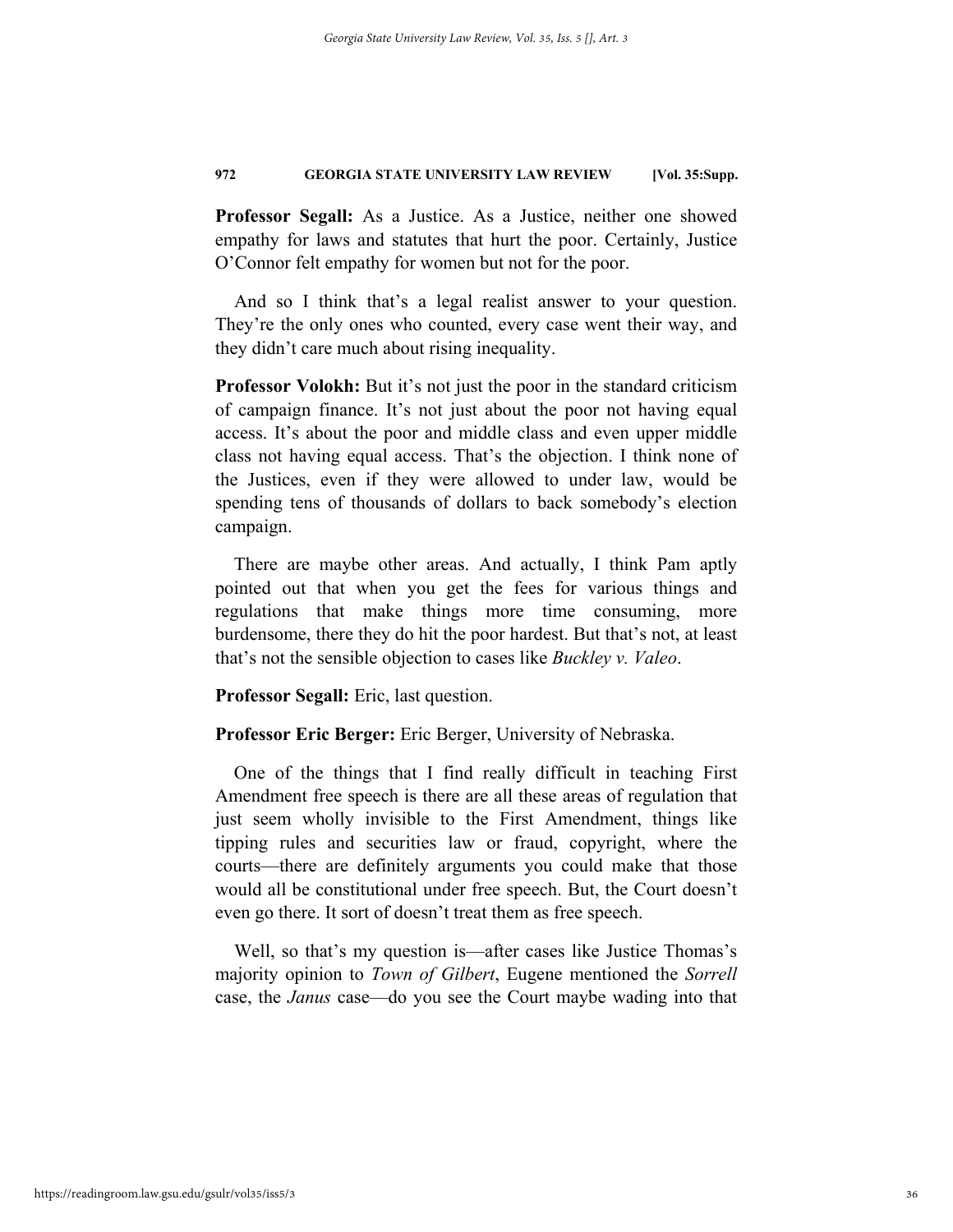area more and treating some things as being reached by the First Amendment that we typically just ducked those questions?

**Professor Volokh:** Well, I'm not sure how much of it is ducking. The Court had dealt with a First Amendment objection to copyright law in *Harper & Row v. Nation Enterprises* in 1985. It rejected the objection, but not on the grounds, "Oh, this is copyright. There's no free speech issue here." Rather, it said that copyright law is a permissible restriction because it is specifically constitutionally authorized in a particular way, and because there's the safe harbor provided by fair use and by the idea/expression doctrine.

Again, that may be wrong in various ways. Certain parts of the decision, I think, definitely are wrong. But, the Court certainly took seriously the free speech objections.

Now, one thing that's been emerging since around 2006, which is shortly after I wrote a law review article criticizing this, is that the Court has the notion that certain speech can be restricted when it is integral to conduct—especially criminal conduct, but also tortious conduct. This has surfaced in a lot of cases. It was mentioned in the pregnancy counseling case. It came up in *Williams*, this solicitation of crime case. It's come up in a bunch of other cases.

So, the Court does seem to be reviving this doctrine, which was actually pioneered by Justice Black in many ways, who said he was a free speech absolutist. But the one way he dealt with some things like threats and fighting words and such is saying, "Well, they're closely linked to conduct."

So, I do think that the Court has been developing that exception. And I wrote a follow-up article discussing how the exception can be systematized, kind of conceding that they obviously didn't want to see things my way, so at least I'll try to see things theirs.

I think that this is going to be an increasingly more important doctrine for those kinds of cases. But the Court has paid attention to these kinds of things.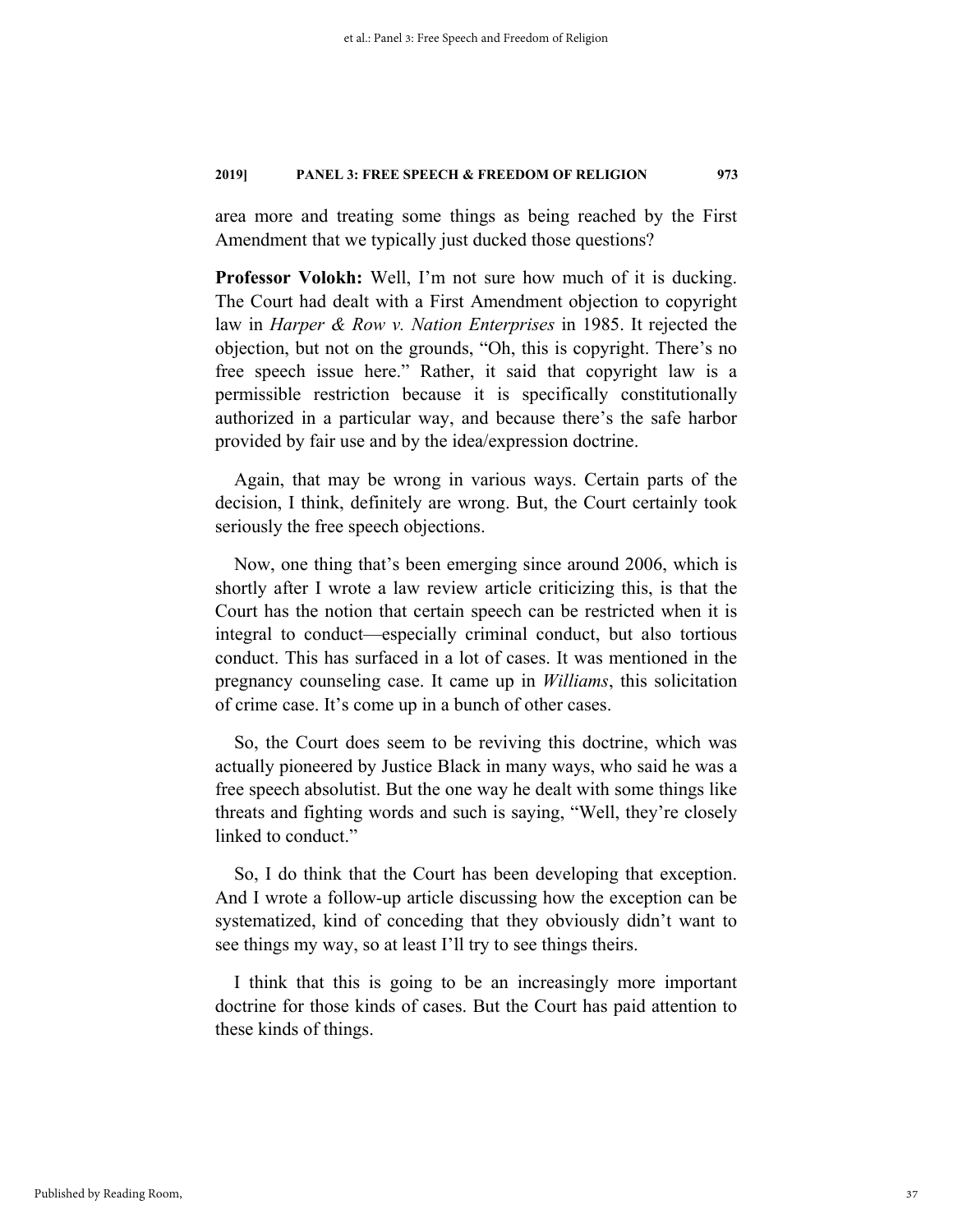**Professor Segall:** Mike, the last word. Quickly.

**Professor Dorf:** So there are three principal ways the Court can reject a First Amendment claim.

One is to say it falls into some exception that's longstanding or that they've just made up and pretended is longstanding.

The second is they can apply strict or some other kind of heightened scrutiny, and say that the law satisfies it.

The third is that, as you suggest, they can just ignore it because it doesn't fit their conceptual frame, or worse, get themselves turned around.

*Matal v. Tam* is a great example of this last move. This was the case a couple of years ago in which the practice of the Patent and Trademark Office of not granting offensive trademarks was challenged as applied to a band of Asian Americans with the name The Slants that they were using ironically but that was deemed offensive. And the challengers win on grounds that this is content discrimination.

And the reason that's sort of backwards—I'm not saying it's wrong, but it's sort of backwards—is of course granting trademark protection actually reduces speech. So, they had this idea that you can't have a content-based restriction on speech. This isn't a content-based restriction on speech. This is a content-based exception to a restriction on speech. But they are not thinking of it in those terms. And I think there's a whole lot of that, of stuff that's just not on the radar. And sometimes when you raise it and they say, "Hey, this falls within some pre-existing doctrinal category." Maybe *Giboney v. Empire Storage & Ice*—which establishes the exception for speech integral to conduct—will end up being that sort of doctrine.

**Professor Volokh:** I will say that the *Matal v. Tam* question had been talked about as a First Amendment issue for decades.